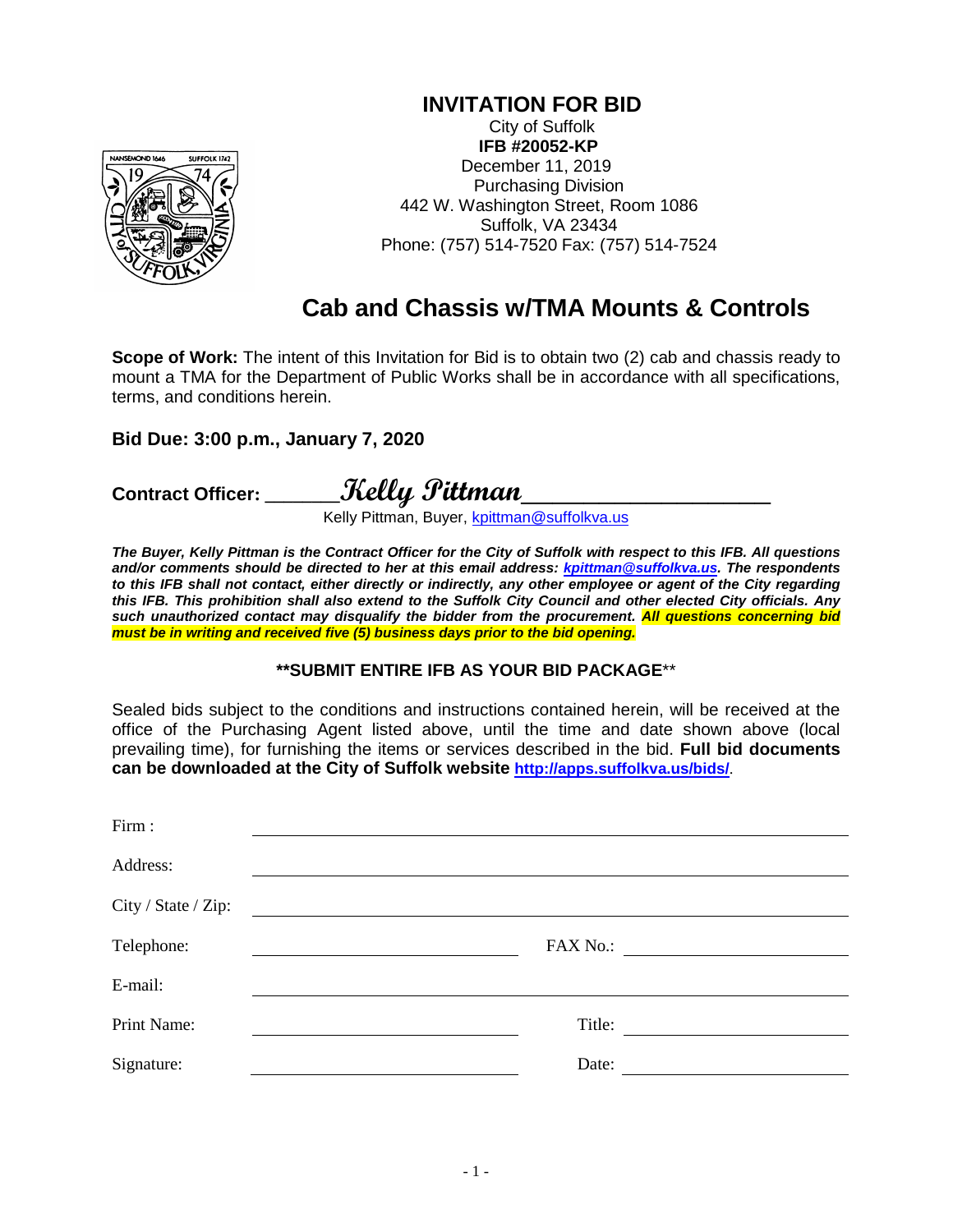In compliance with this Invitation for Bid (IFB), and subject to all the conditions thereof, the signatory offers, if this bid is accepted within ninety (90) calendar days from the date of the opening, to furnish any or all of the items and/or services upon which prices are quoted, at the price set opposite each item, to be delivered at the time and place specified herein. The above signature certifies the bidder has read, understands, and agrees to all terms, conditions, and requirements of this bid, and is authorized to contract on behalf of firm named above.

IF YOU NEED ANY REASONABLE ACCOMMODATION FOR ANY TYPE OF DISABILITY IN ORDER TO PARTICIPATE IN THIS PROCUREMENT, PLEASE CONTACT THIS DIVISION AS SOON AS POSSIBLE.

#### **BID OPENING**

Bids shall be publicly opened and read aloud on the date that the bids are accepted. Public opening will be held on **January 7, 2020** at **3:00 PM** (local prevailing time), in the City of Suffolk City Hall**, Purchasing Conference Room room 1086**, located at 442 W. Washington Street, Suffolk, VA 23434-5237.

# *Bidder must submit entire IFB. Failure to submit bid package shall result in disqualification of bid.*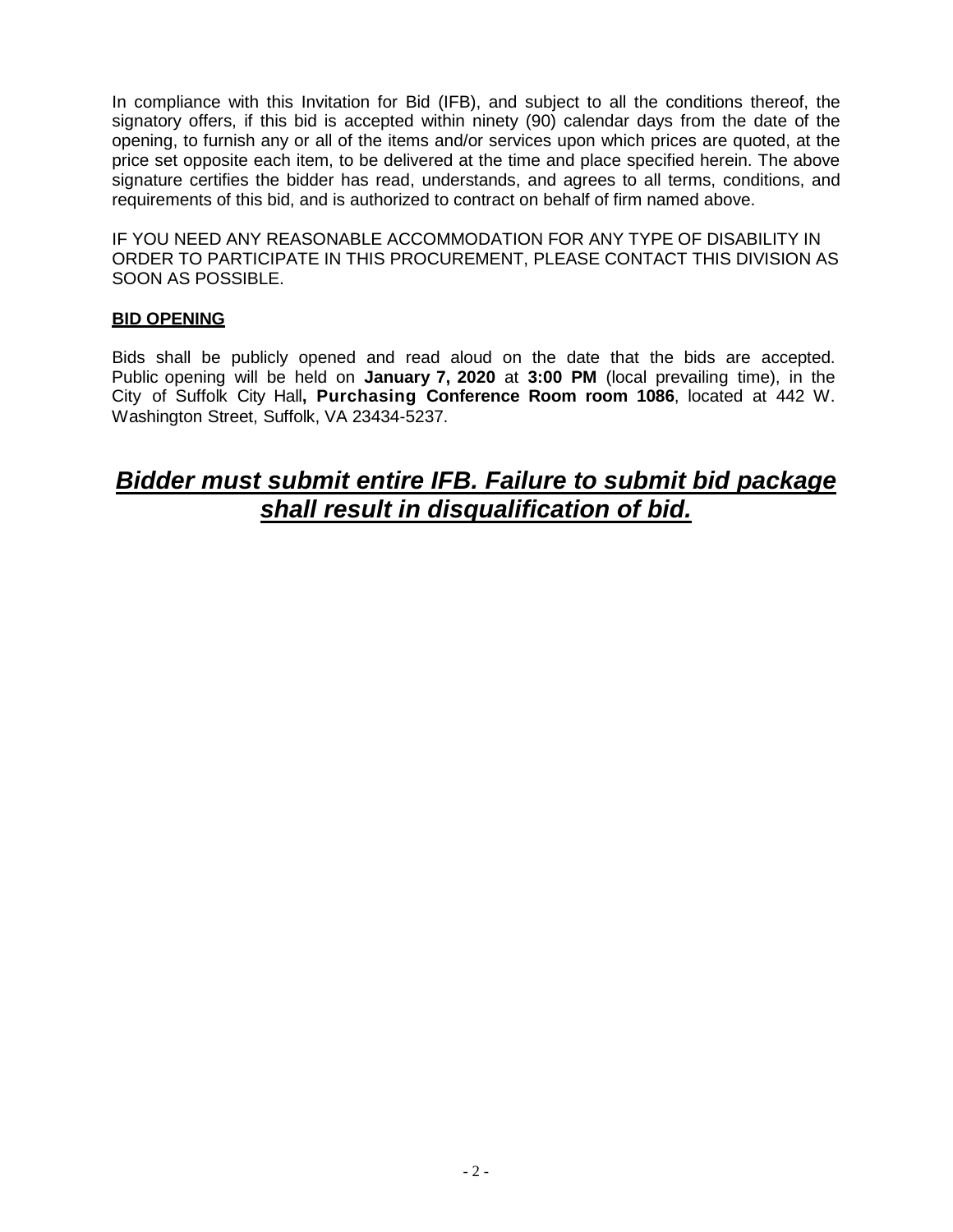# **INVITATION FOR BID**

# **Cab and Chassis w/TMA Mounts & Controls**

# **Table of Contents**

## **SECTION/TITLE**

| ANTICOLLUSION/NONDISCRIMINATION/DRUG FREE WORKPLACE CLAUSES  - 32 - |  |
|---------------------------------------------------------------------|--|
|                                                                     |  |
|                                                                     |  |
|                                                                     |  |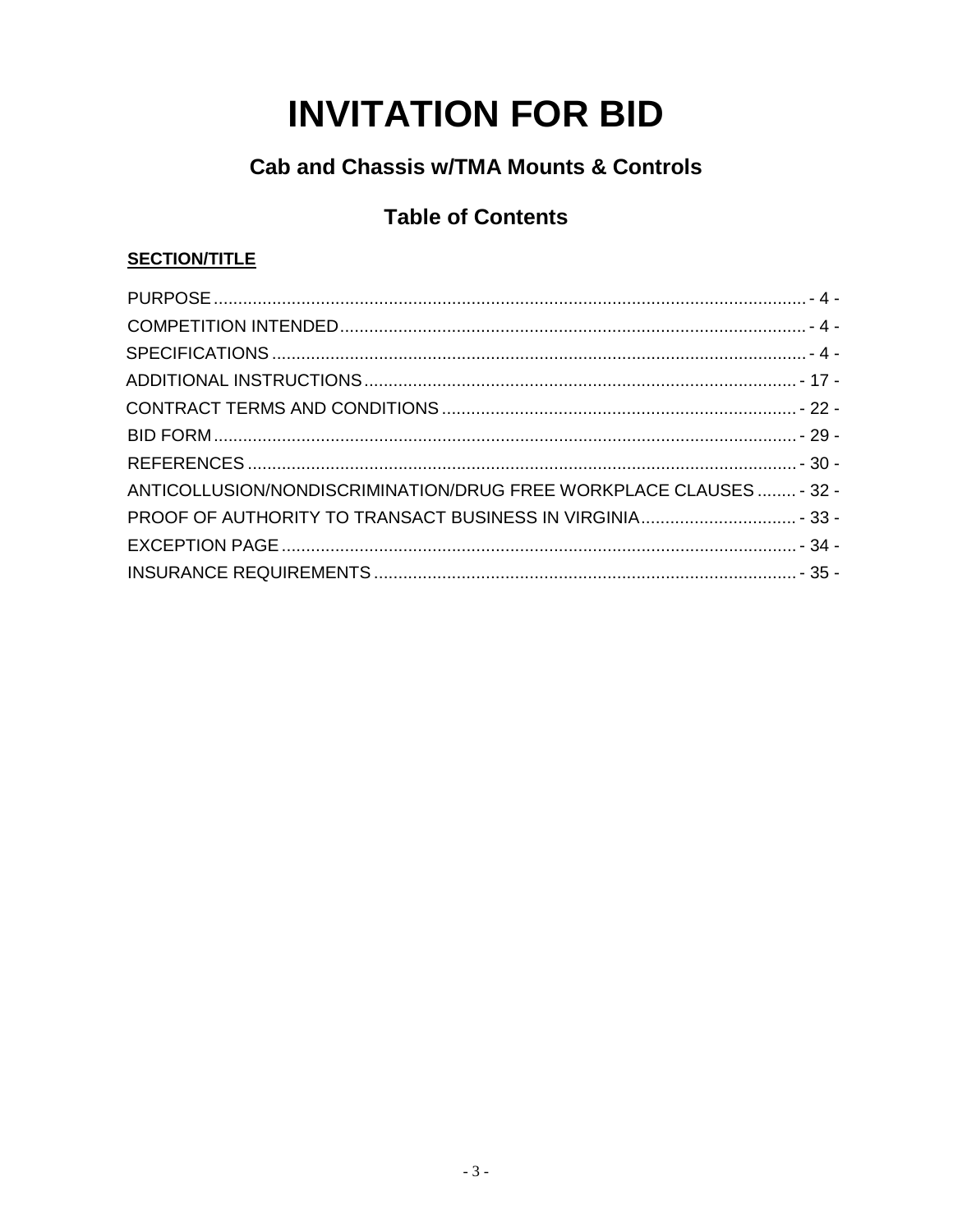#### <span id="page-3-0"></span>**PURPOSE**

The intent of this Invitation for Bid is to purchase two (2) cab and chassis (2020 Freightliner M2 106 or approved equal) equipped with stake body ready to mount a SS90 TMA (Truck Mounted Attenuator as manufactured by Trinity Highway Products) to be used by the Department of Public Works in accordance with all specifications, terms, and conditions herein.

#### **COMPETITION INTENDED**

It is the City's intent that this Invitation for Bid (IFB) permits competition. It shall be the bidder's responsibility to advise the Contract Officer in writing if any language requirement, specification, etc., or any combination thereof, inadvertently restricts or limits the requirements stated in this IFB to a single source. Such notification must be received by the Contract Officer no later than five (5) business days prior to the date set for bids to close.

#### **SPECIFICATIONS**

#### General

Specifications below describe a cab and chassis (Freightliner M2 106 or approved equal) ready to frame-mount a Trinity Highway Products SS90 TMA for use by the Department of Public Works.

Cab and chassis shall be supplied by a single contractor. **The contractor will be responsible for purchasing and installing the attenuator frame mounts and controls on the cab and chassis.** Prices quoted on the BID FORM shall include all equipment, hydraulics, controls, hitches, and hardware required to install the requested attachment. The Contractor shall be responsible for insuring that the Trinity Highway Products SS90 TMA is compatible with the cab and chassis and is delivered to the City in good operating order.

Equipment shall be the latest manufactured current production with all standard components and details. Units shall be new production; used models or demonstrator models will not be accepted. Specifications are minimum; equal or better will be considered.

The City has the right to reject any and all bids. No equipment shall be accepted prior to successful inspection by the using agency.

Each unit must meet all Trinity Highway Products (OEM) specification and requirements for use with SS90 TMA.

Each unity must meet all federal and state codes and regulations (FHWA, D.O.T.) with or without TMA mounted.

. It is not the intent of the City for these specifications to be proprietary; equals will be evaluated in accordance with comparable quality, construction, strength, durability, and suitability for the purpose intended. All specifications contained herein are considered minimum requirements for the manufacture and delivery of the "new" chassis and body specified herein. The terms "minimum" and "maximum" shall define the respective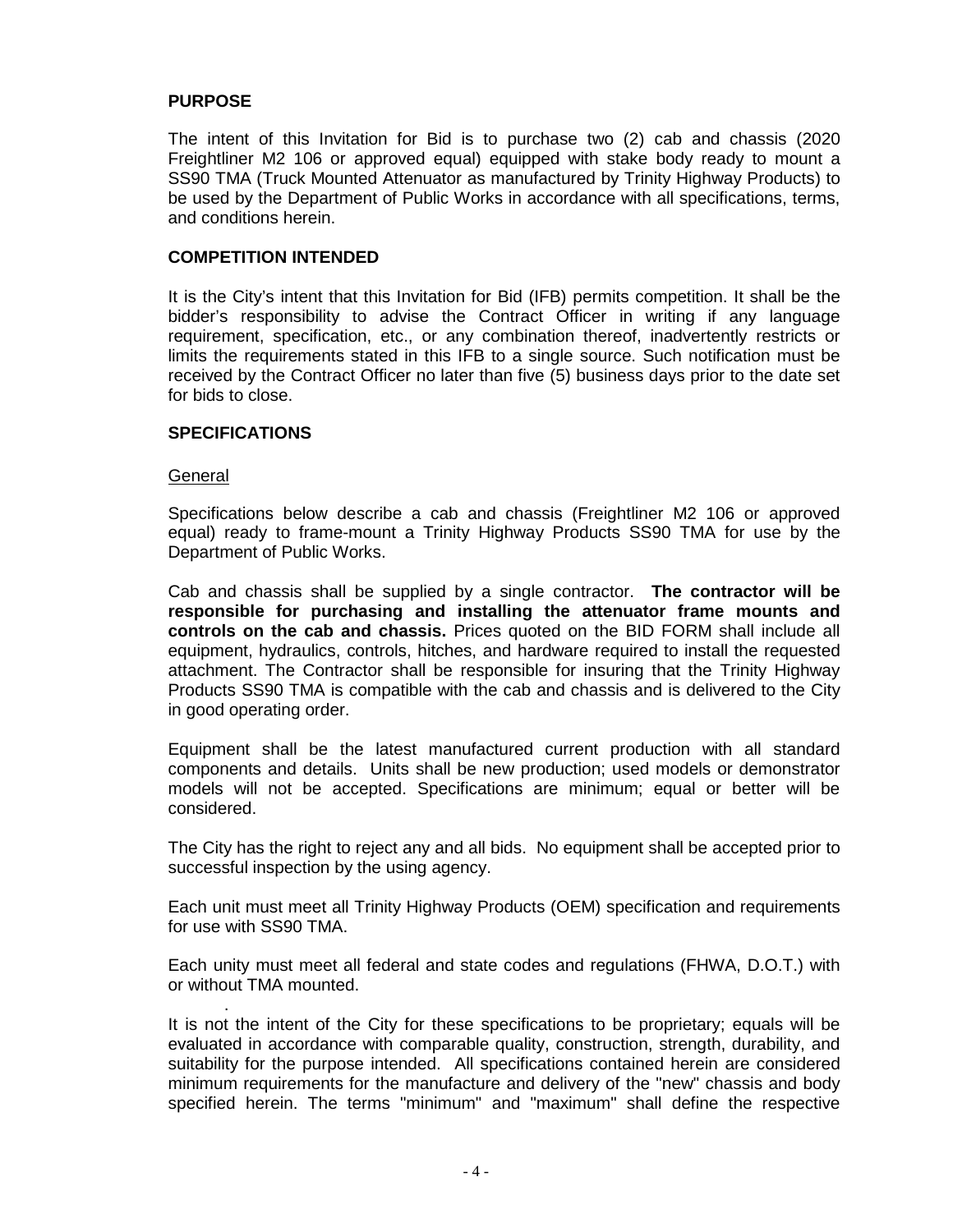constraints that apply to the overall design, dimensions or quality level established by the City of Suffolk, Virginia. The term "or equal" shall define the degree of determined quality level, and it shall be the sole responsibility of the City to judge whether the proposed "equal" submitted by the bidder meets the minimum established quality level.

The Bidder shall complete every space in the compliance column below with a check mark to indicate if the item being bid is exactly as specified. If not, the "NO" column must be checked, and a detailed description of the deviation from the specification will be submitted on the attached EXCEPTIONS PAGE (Page 34). Compliance sheets (Pages 5-16) must be submitted with the BID FORM.

#### 1.0 Cab and Chassis Specifications

| Cab<br>a.                                                         | <b>Comply</b><br>Yes or No |  |
|-------------------------------------------------------------------|----------------------------|--|
| 106" BBC flat roof aluminum<br>conventional cab                   |                            |  |
| Slip resistant flooring                                           |                            |  |
| Gray/charcoal flat dash                                           |                            |  |
| <b>Grab handles LH/RH</b>                                         |                            |  |
| All doors, ignition keyed same                                    |                            |  |
| Door hinge - internal construction                                |                            |  |
| Heater, Defroster and Air<br>Conditioner                          |                            |  |
| Standard HVAC ducting                                             |                            |  |
| Main HVAC controls w/recirculation<br>switch                      |                            |  |
| Standard plumbing w/ shutoff valves                               |                            |  |
| Triangular reflectors w/ flares                                   |                            |  |
| Integrated speedometer message<br>center LCD display, data linked |                            |  |
| Hour meter with display                                           |                            |  |
| Heavy duty white sound backup alarm<br>107DB                      |                            |  |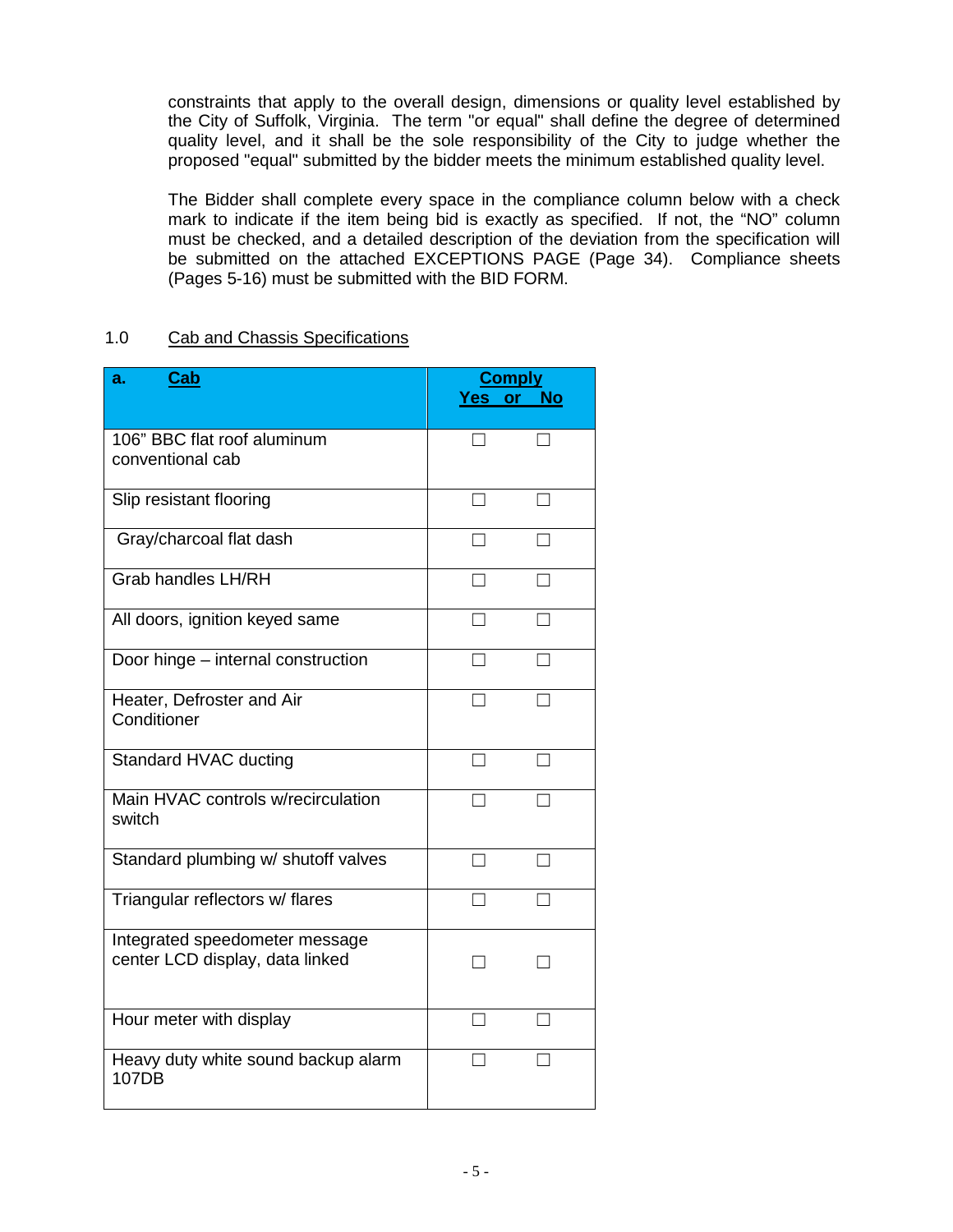| Engine ECM customer access<br>connector MTD                                            |  |
|----------------------------------------------------------------------------------------|--|
| FWD, Park Brake and neutral interlock                                                  |  |
| Transmission oil temperature gauge                                                     |  |
| Self- canceling turn signal switch<br>w/dimmer, washer wiper and hazard in<br>handle   |  |
| One (1) 12V power supply, in dash                                                      |  |
| 8" x 34" tinted vertical upper side<br>windows LH/RH                                   |  |
| 63" x 14" tinted rear window                                                           |  |
| 2500 square inch windshield for<br>maximum visibility                                  |  |
| Radio, AM/FM                                                                           |  |
| Two (2) Radio speakers, cab only                                                       |  |
| Radio antenna                                                                          |  |
|                                                                                        |  |
| Driver seat – Bostrom Talladega 910 (or<br>approved equal) high back air<br>suspension |  |
| Passenger seat - two man mid back<br>tool box                                          |  |
| Armrest inboard driver                                                                 |  |
| Adjustable tilt and telescoping steering<br>column                                     |  |
| 2 $\frac{1}{2}$ lb fire extinguisher                                                   |  |
| Non-removable bug screen mounted<br>behind grille                                      |  |
| Single 14" round polished aluminum air<br>horn under hood                              |  |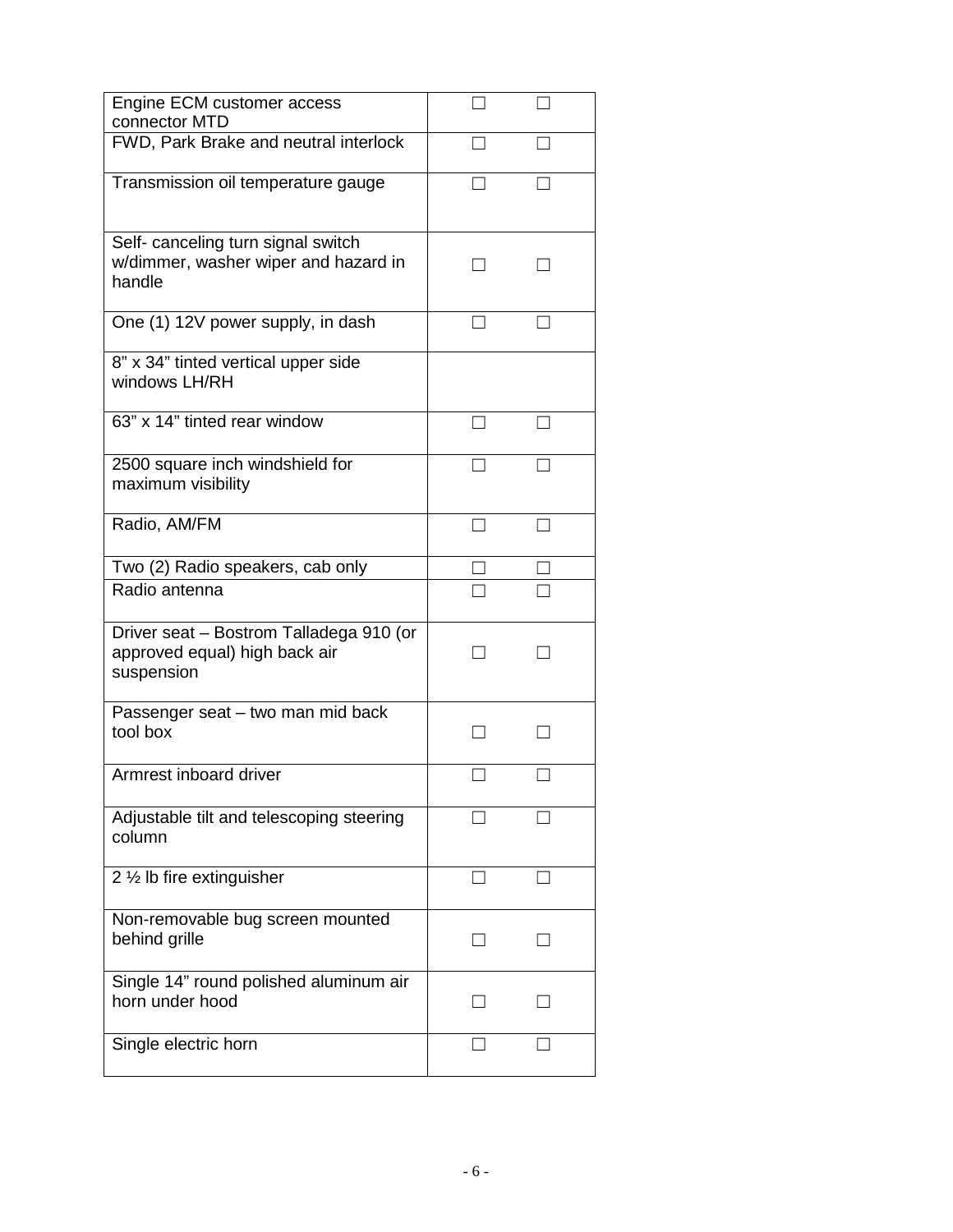| Dual bright heated west coast mirrors,<br>LH/RH                          |  |
|--------------------------------------------------------------------------|--|
| Door mounted mirrors, LH/RH                                              |  |
| Right hand down view mirror                                              |  |
| LH/RH 8" convex mirrors, bright finish,<br>mounted under primary mirrors |  |

| <b>Engine and Engine</b><br>$\mathbf{b}$ .<br><b>Equipment</b>                 | <b>Comply</b><br>Yes or<br><b>No</b> |        |
|--------------------------------------------------------------------------------|--------------------------------------|--------|
| Cummins ISB (or approved equal)<br>230HP@2200                                  | ┓                                    |        |
| RPM 660lb/ft torque @ 1440 RPM                                                 | $\overline{\phantom{0}}$             |        |
| Radiator - approx. 870 square inch                                             | $\blacksquare$                       | $\Box$ |
| Gates Blue Stripe coolant hoses (or<br>approved equal)                         |                                      |        |
| Borg Warner 13.2 cfm air compressor                                            | $\blacksquare$                       | $\Box$ |
| Aluminum muffler/tailpipe shields                                              | П                                    |        |
| Alternator, Delco Remy12V 145 AMP<br>24-S1 quadra mount (or approved<br>equal) |                                      |        |
| Batteries, (2) group 31 12V MF 1900<br><b>CCA threaded stud</b>                |                                      |        |
| Battery box frame mounted                                                      | П                                    |        |
| Battery shut off switch at battery box                                         |                                      |        |
| Positive post for jump start                                                   |                                      |        |
| Single horizontal muffler with horizontal<br>tailpipe, RH mounted              |                                      |        |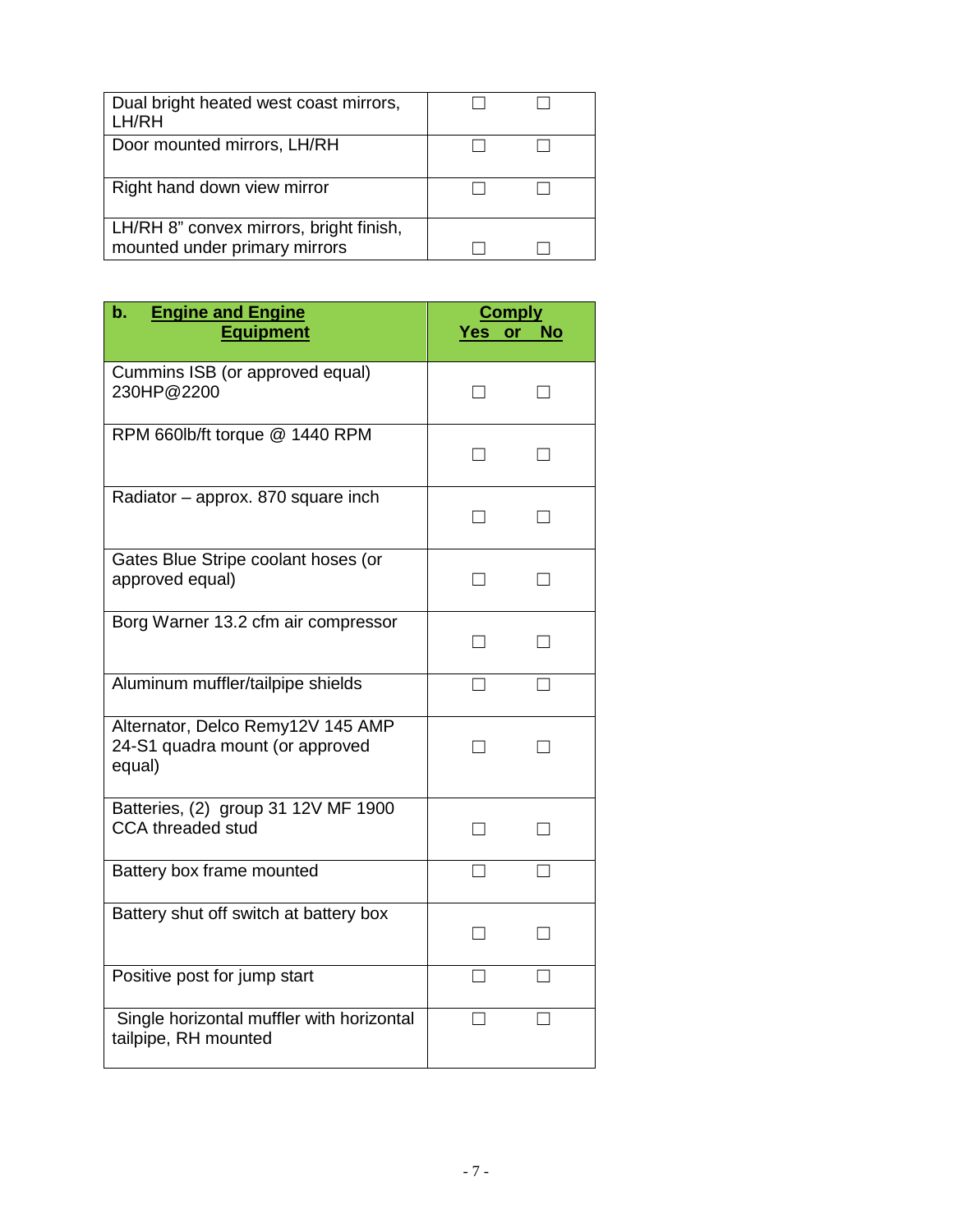| Vertical curved tailpipe                                              |  |
|-----------------------------------------------------------------------|--|
| Phillips-Temro 1500 watt/115 volt block<br>heater (or approved equal) |  |
| Delco 12V 41MT 400 Series (or<br>approved equal) starter              |  |

| <b>Transmission and</b><br>$\mathbf{c}$ .<br><b>Transmission Equipment</b>   | <b>Comply</b><br><b>Yes</b><br><b>No</b><br>or |  |
|------------------------------------------------------------------------------|------------------------------------------------|--|
| Allison 3000RDS with PTO provision                                           |                                                |  |
| 6-speed programming                                                          |                                                |  |
| Vehicle interface wiring and PDM with<br>body builder connector, back of cab |                                                |  |
| PTO mounting, LH and RH side of main<br>transmission                         |                                                |  |
| Push button, electronic shift control,<br>dash mounted                       |                                                |  |
| Water to oil transmission cooler in<br>radiator end tank                     |                                                |  |
| Castrol Transynd synthetic oil                                               |                                                |  |

| <b>Fuel Tanks</b>                                                                         | Comply<br><b>Yes</b><br>Nο |  |
|-------------------------------------------------------------------------------------------|----------------------------|--|
| Approx. 50 gallon aluminum fuel tank,<br><b>RH</b> mounted                                |                            |  |
| Alliance (or approved equal) fuel/water<br>separator w/heated bowl and indicator<br>light |                            |  |
| Fuel shut off valves                                                                      |                            |  |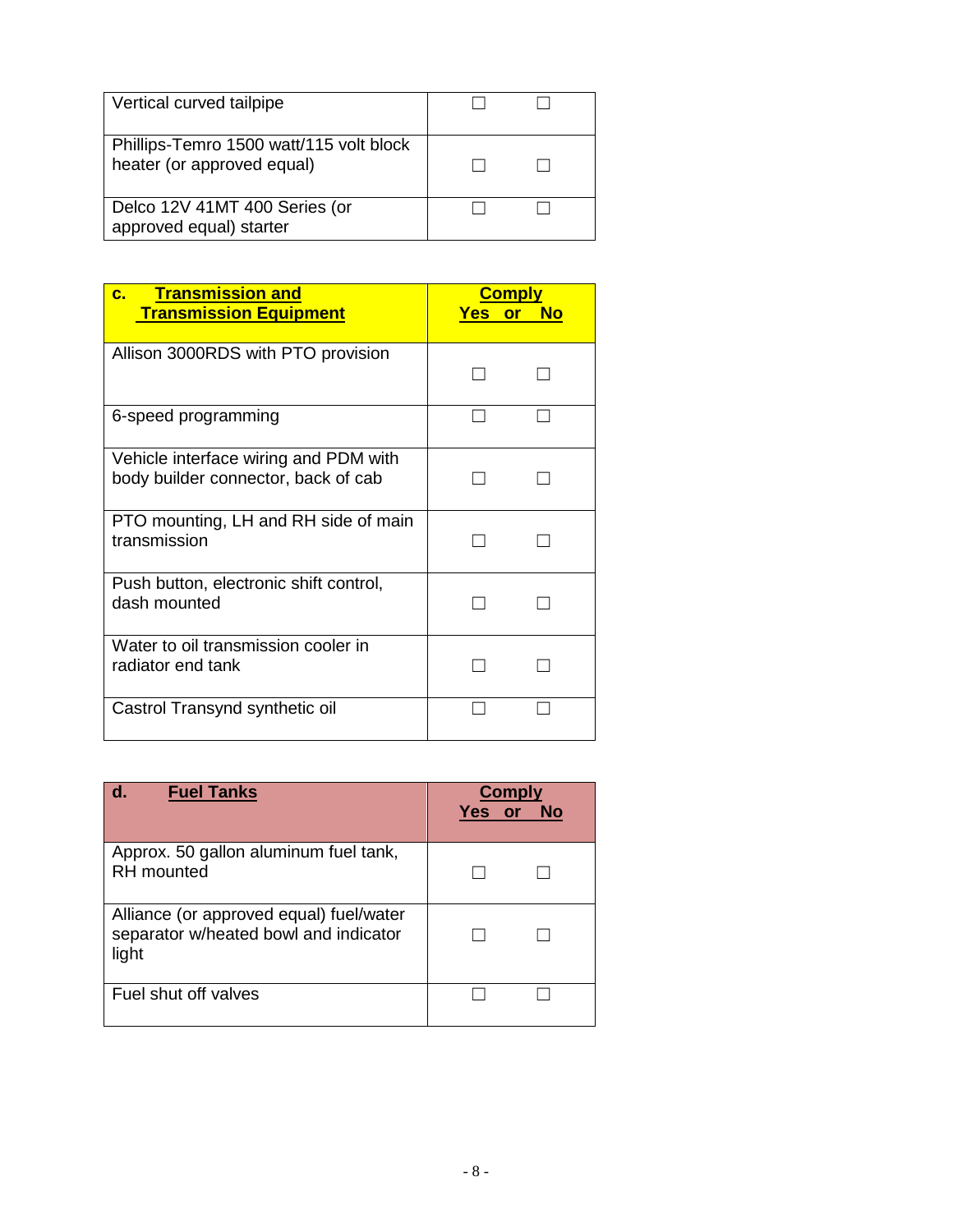| <b>Front Axle and</b><br>e.<br><b>Equipment</b>                                                     | <b>Comply</b><br>Yes or<br><b>No</b> |  |
|-----------------------------------------------------------------------------------------------------|--------------------------------------|--|
| Axle: Meritor MFS-08-153B (or<br>approved equal) front axle $@$ 8,000#<br>capacity                  |                                      |  |
| Brakes – Meritor 15 x 4 Q+ case cam<br>(or approved equal), with track lock<br>rollers              |                                      |  |
| TRW THP-45 power steering                                                                           |                                      |  |
| Suspension $-8,000#$ taperleaf                                                                      |                                      |  |
| Tires - 11R22.5 Goodyear G149 14 ply<br>rating (or approved equal)                                  |                                      |  |
| Gunite (or approved equal) cast iron<br>front brake drums                                           |                                      |  |
| Wheels – Accuride 28408 (or approved<br>equal) $22.5 \times 8.25$ 10 hub pilot disc<br>front wheels |                                      |  |
| Meritor (or approved equal) automatic<br>front slack adjusters                                      |                                      |  |

| f.<br><b>Rear Axle and</b><br><b>Equipment</b>                                                             | Complv<br>Yes<br>or |
|------------------------------------------------------------------------------------------------------------|---------------------|
| Axles: Meritor RS-17-144 R-series (or<br>approved equal) single rear axle @<br>17,500 lb. capacity         |                     |
| 6.14 axle ratio, or approved equal, to<br>achieve 75 MPH                                                   |                     |
| 17T Meritor (or approved equal) main<br>driveline w/half round yokes                                       |                     |
| Brakes - Meritor $16.5x7$ Q+ (or<br>approved equal) cast spider cam,<br>double anchor and fabricated shoes |                     |
| Suspension – Multi-leaf 18,000 lb.                                                                         |                     |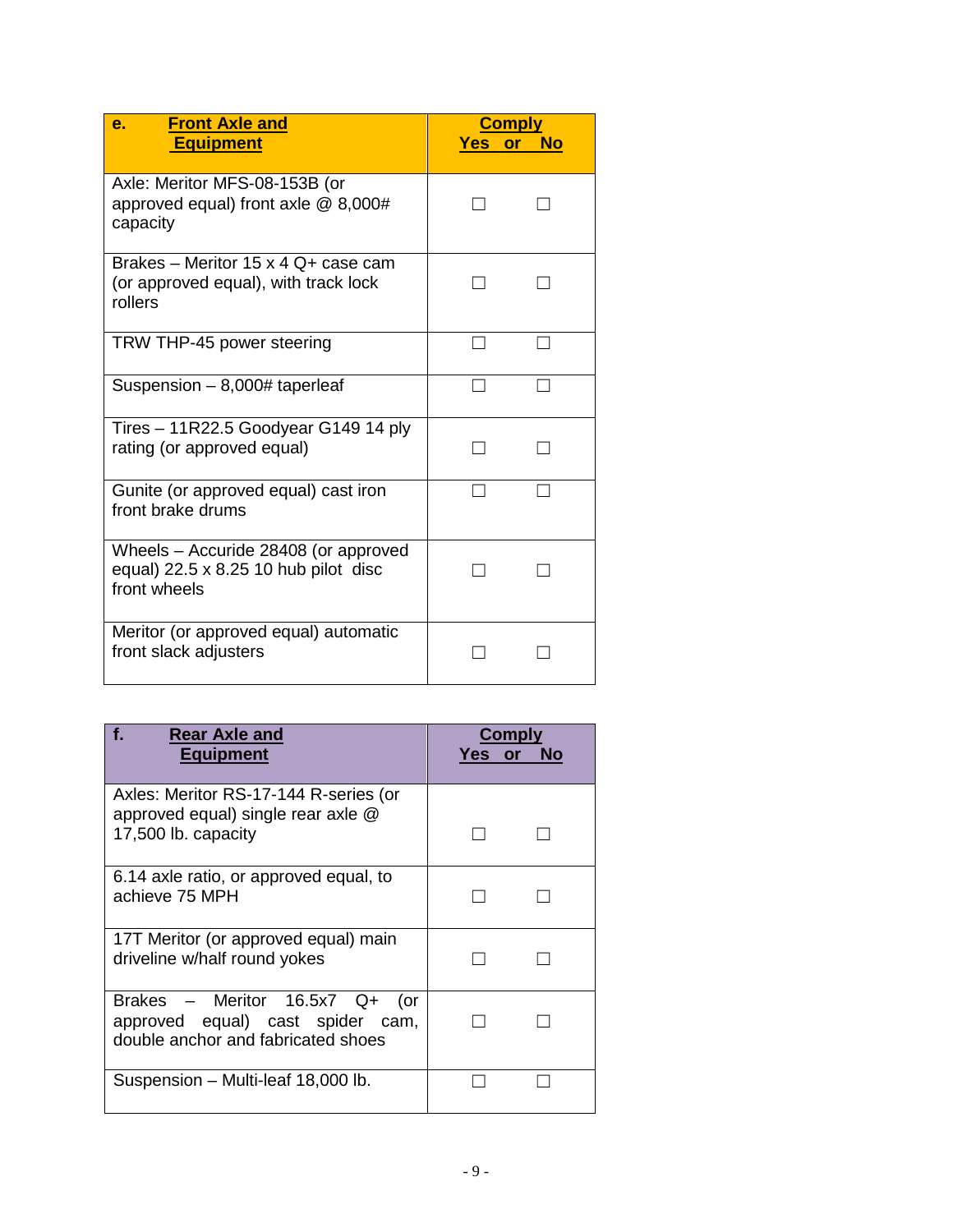| Tires – Goodyear 11R22.5 G149 14 ply<br>rating (or approved equal) |  |
|--------------------------------------------------------------------|--|
| Wheels - 8.25"x 22.5" 10 hub pilot 2<br>hand hole steel disc       |  |
| Meritor (or approved equal) automatic<br>rear slack<br>adjusters   |  |

| <b>Brake System</b><br>g.<br><b>Equipment</b>                           | Yes or | Comply |
|-------------------------------------------------------------------------|--------|--------|
| Air brake package                                                       |        |        |
| Wabco (or approved equal) 4S/4M ABS<br>w/o traction control enhancement |        |        |
| Borg Warner (or approved equal) AD-9<br>brake line air dryer w/heater   |        |        |
| Steel air brake reservoirs mounted<br>inside rail                       |        |        |
| Pull cables on all reservoirs                                           |        |        |

| h.<br><b>Frame</b>                                                                        | Yes or | <b>Comply</b><br>No |
|-------------------------------------------------------------------------------------------|--------|---------------------|
| 11/32" x 3 1/2" x 10 15/16" steel frame @<br><b>120KSI</b>                                |        |                     |
| 1/4" C-channel inner frame reinforcement                                                  |        |                     |
| 90" rear frame overhang                                                                   |        |                     |
| Wheelbase $-$ as specified by body<br>builder                                             |        |                     |
| Front bumper – three-piece painted<br>steel                                               |        |                     |
| Grade 8 threaded hex-head frame<br>fasteners                                              |        |                     |
| Clear frame rails/no protrusions<br>outboard both rails back of cab to rear<br>suspension |        |                     |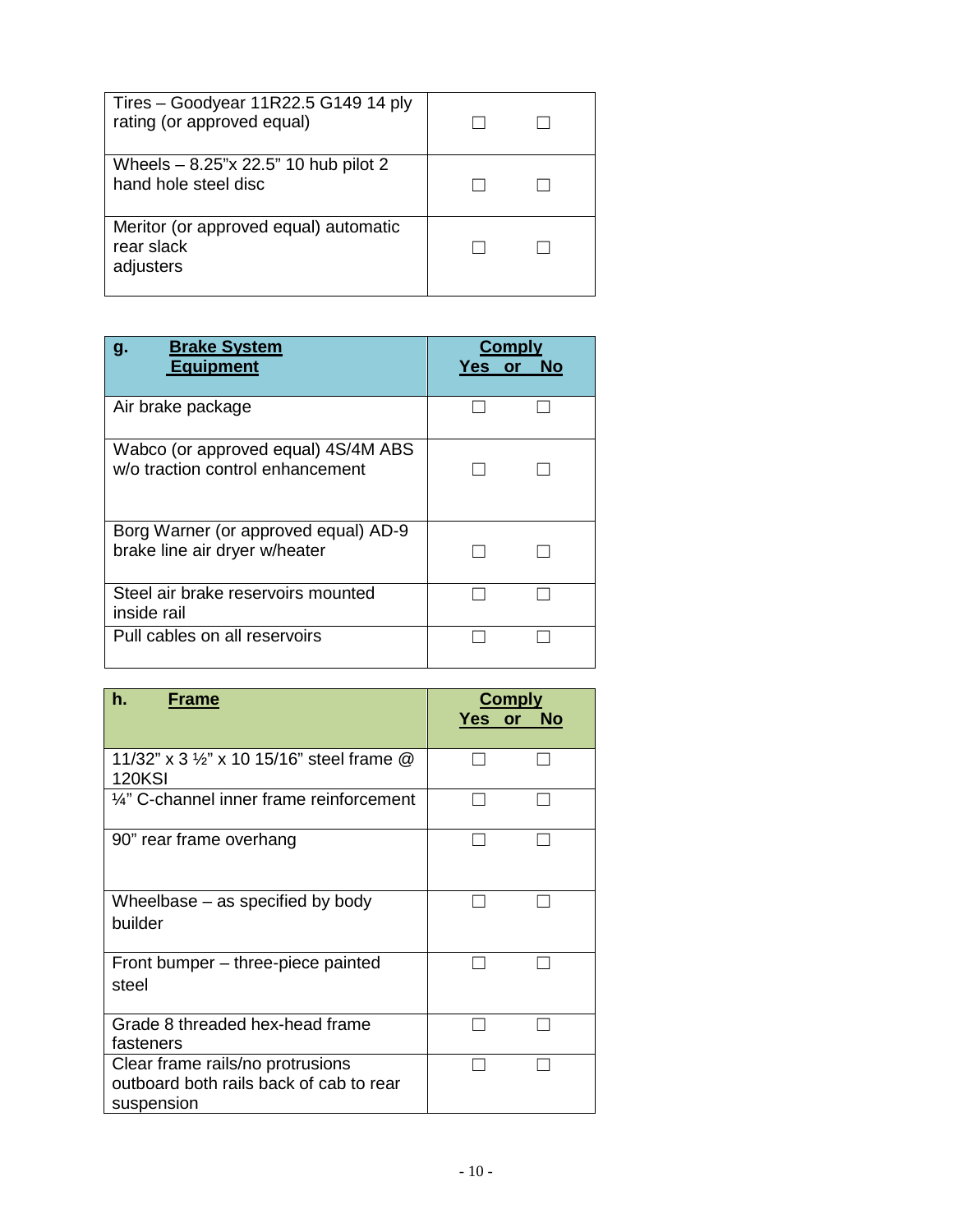| <b>Estimated Chassis</b><br><b>Weight</b>  | <b>Comply</b><br>Yes or<br>No |
|--------------------------------------------|-------------------------------|
| Front: 6,159 pounds; Rear: 4,232<br>pounds |                               |

| <b>Paint</b>                                     | <b>Yes</b> | <b>Comply</b><br><b>Tor</b><br>Nο |
|--------------------------------------------------|------------|-----------------------------------|
| White Elite, top coat acrylic urethane<br>enamel |            |                                   |

### 2.0 Stake Body Specifications

| <b>Stake Body</b><br>a.                                                                                                                                                                                                                                                                | <b>Comply</b><br>Yes or<br>No |
|----------------------------------------------------------------------------------------------------------------------------------------------------------------------------------------------------------------------------------------------------------------------------------------|-------------------------------|
| To be standard stake body with steel<br>floor approximately 144" long, 96 " wide,<br>and 36" high                                                                                                                                                                                      |                               |
| Long sills to be for 34" wide frame and<br>be of 5" minimum height                                                                                                                                                                                                                     |                               |
| Cross sill depth to be 3" minimum and<br>spaced at approximately 16" centers.<br>Side rail depth to be 5" minimum. A<br>steel floor, 1/8" thick tread plate, is to be<br>furnished. Frame rails to extend the full<br>length of the body long sill. No<br>crossmember over wheel area. |                               |

| <b>Paint</b>           | Yes or | <b>Comply</b><br><b>No</b> |
|------------------------|--------|----------------------------|
| Body color to be black |        |                            |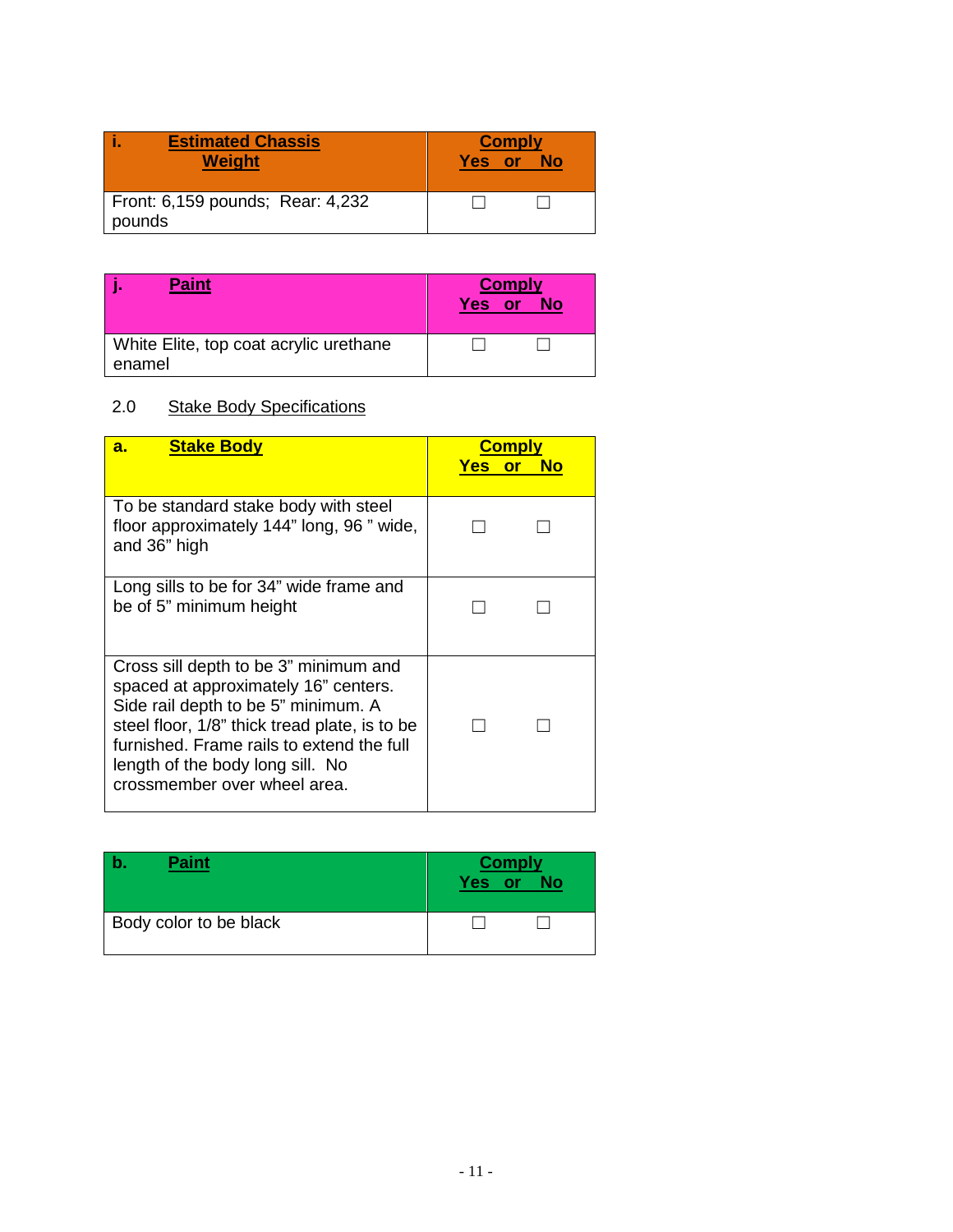| <b>Stake Sections</b><br>$\mathbf{C}$                                  | <b>Comply</b><br><b>or</b><br><b>Yes</b><br><b>No</b> |
|------------------------------------------------------------------------|-------------------------------------------------------|
| Steel sections are to be secured with<br>spring-loaded safety catches. |                                                       |

| <b>Access</b><br>d.                                                                                  | <b>Comply</b><br>Yes<br>Nο<br><b>or</b> |
|------------------------------------------------------------------------------------------------------|-----------------------------------------|
| Will be provided on the left and right<br>rear section of body via 45- to 50-<br>degree angled steps |                                         |

| <b>Body Lights</b><br>е.                                                                                                                                      | <b>Comply</b><br><b>Yes or No</b> |
|---------------------------------------------------------------------------------------------------------------------------------------------------------------|-----------------------------------|
| Front: Two (2) amber recessed<br>combination reflector and clearance<br>lights and two (2) amber recessed<br>combination reflector and side marker<br>lights. |                                   |
| Rear: Two (2) LED recessed<br>combination reflector and side marker<br>lights, and three (3) red recessed rear<br>identification lights.                      |                                   |
| Lights must conform to Inspection<br>Requirements of the Motor Vehicle<br>Code of Virginia. All lights to be LED<br>where applicable.                         |                                   |

| <b>Tool Box</b>                                                                                    | <b>Comply</b><br>Yes or |
|----------------------------------------------------------------------------------------------------|-------------------------|
| 96"x36"x18' aluminum construction.<br>Doors on each end to be accessed on<br>either side of truck. |                         |
| Lights inside of toolbox to be door<br>actuated.                                                   |                         |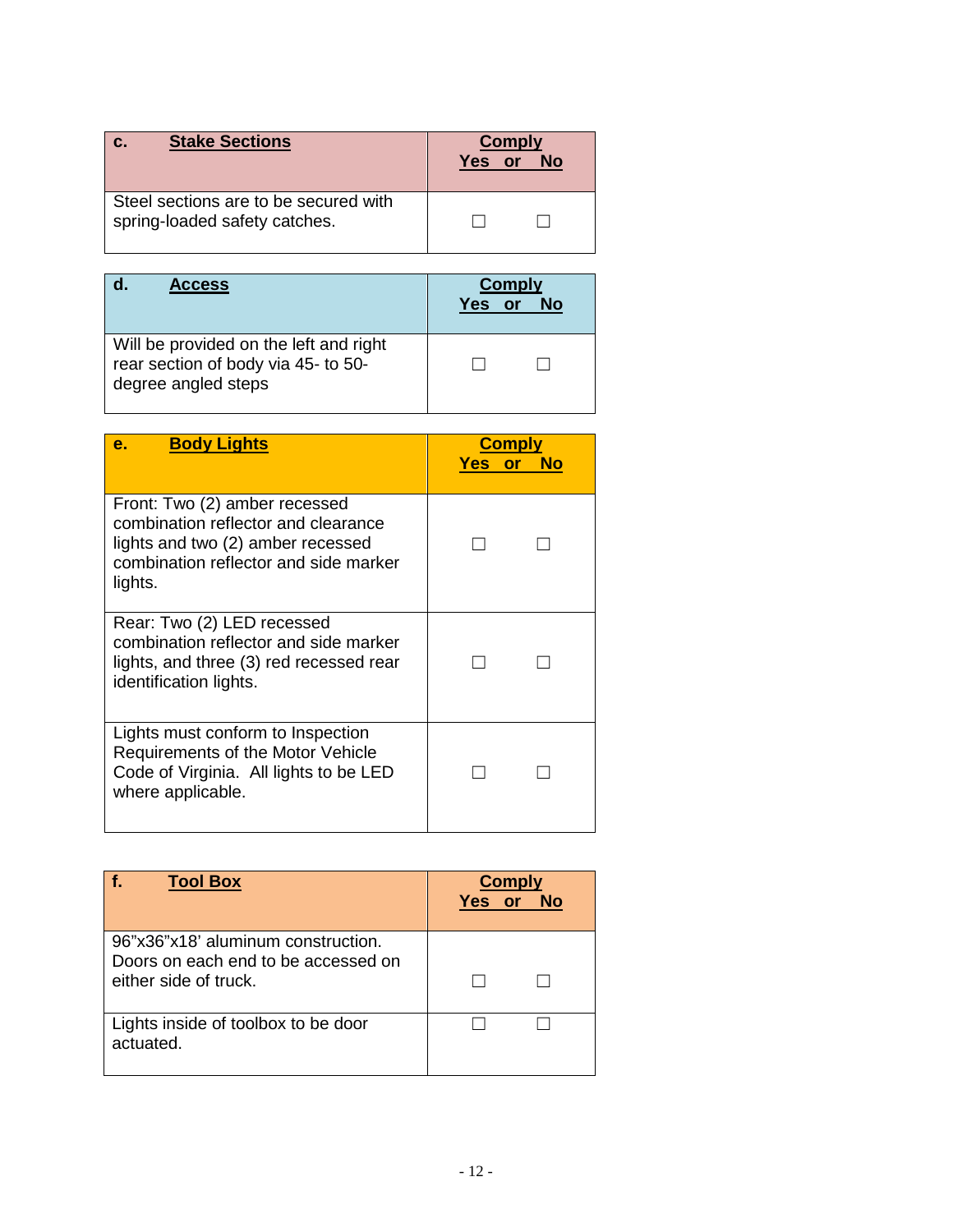| The tool box is to be mounted between<br>the caband the stake body.                                                                                                                                                               |        |                            |
|-----------------------------------------------------------------------------------------------------------------------------------------------------------------------------------------------------------------------------------|--------|----------------------------|
|                                                                                                                                                                                                                                   |        |                            |
| <b>Arrow Board</b><br>g.                                                                                                                                                                                                          | Yes or | <b>Comply</b><br><b>No</b> |
| A flashing arrow board is to be<br>furnished. The arrow board is to be<br>mounted and secured to the<br>stake body floor as close to the header<br>board as possible. Mounting design to<br>allow sign panel to pivot.            |        |                            |
| It is not to be less than 48"x96". The<br>sign housing is to be constructed of<br>sheet metal or aluminum with<br>appropriate stiffeners. It is to be painted<br>with<br>two coats of flat black enamel.                          |        |                            |
| Mounting bracket to be 2"x2" steel<br>square tubing. Mounting bracket is to be<br>designed so that the bottom edge of the<br>arrow board is 45" above the deck of<br>the body when the arrow board is in the<br>working position. |        |                            |
| In stored position, the arrow board shall<br>fold toward the rear of the stake body.                                                                                                                                              |        |                            |
| The mounting bracket for the sign panel<br>shall be equipped with two (2)<br>electrically controlled hydraulic or ball-<br>bearing screw actuators to allow<br>operator to raise or lower sign panel<br>from the vehicle cab.     |        |                            |
| Actuator switch is to be mounted in sign<br>panel controller. The front panel is to<br>contain at least 15-6" LED amber lamps<br>with<br>maximum angularity to the side.                                                          |        |                            |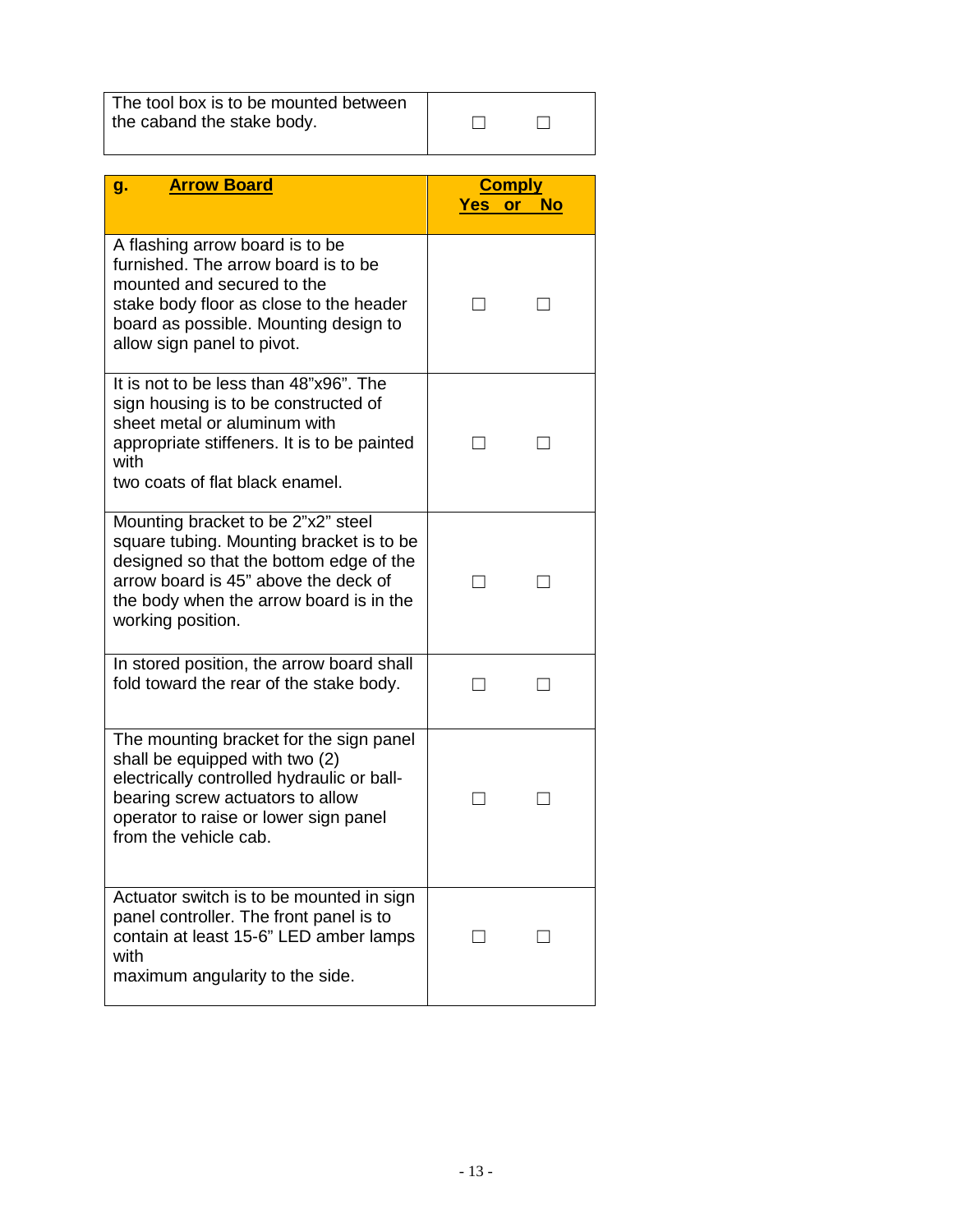| The sign is to be capable of presenting<br>four (4) messages: left arrow, right<br>arrow, double arrow, and four-corner<br>caution. In the arrow modes, there are<br>to be at least five (5) lamps in each<br>arrowhead with the shaft lamp next to<br>each arrowhead not illuminated for<br>greater arrowhead definition. |  |
|----------------------------------------------------------------------------------------------------------------------------------------------------------------------------------------------------------------------------------------------------------------------------------------------------------------------------|--|
| The messages are to be selected<br>through a remote control panel which<br>shall be supplied and mounted in the<br>cab within easy reach of operator                                                                                                                                                                       |  |
| There shall be a voltage control system<br>for lowering light intensity for nighttime<br>operation                                                                                                                                                                                                                         |  |
| Lamp circuitry shall be completely<br>enclosed in sign housing (Wanco model<br>WVBB2P8-LA or approved equal).                                                                                                                                                                                                              |  |
| An amber strobe type light is to be<br>mounted on the back center of the<br>board so that it is visible<br>360 degrees when the board is in the<br>stowed position. The light shall have a<br>flash rate of $80+/$ -10 flashes per<br>minute. The sign is to be fully<br>assembled with control cable, ready to<br>operate |  |
| Warranty: The supplier of the arrow<br>board is to provide a statement of the<br>manufacturer's<br>standard warranty of all items supplied.<br>A minimum of one year from in-service<br>date shall be provided.                                                                                                            |  |
| Arrow board to be standard proven<br>model of manufacturer's latest current<br>production with additional features<br>outlined herein. The unit shall not be<br>modified or augmented.                                                                                                                                     |  |
| Successful bidder shall furnish two (2)<br>sets of manual of instructions and parts<br>lists with each arrow board.                                                                                                                                                                                                        |  |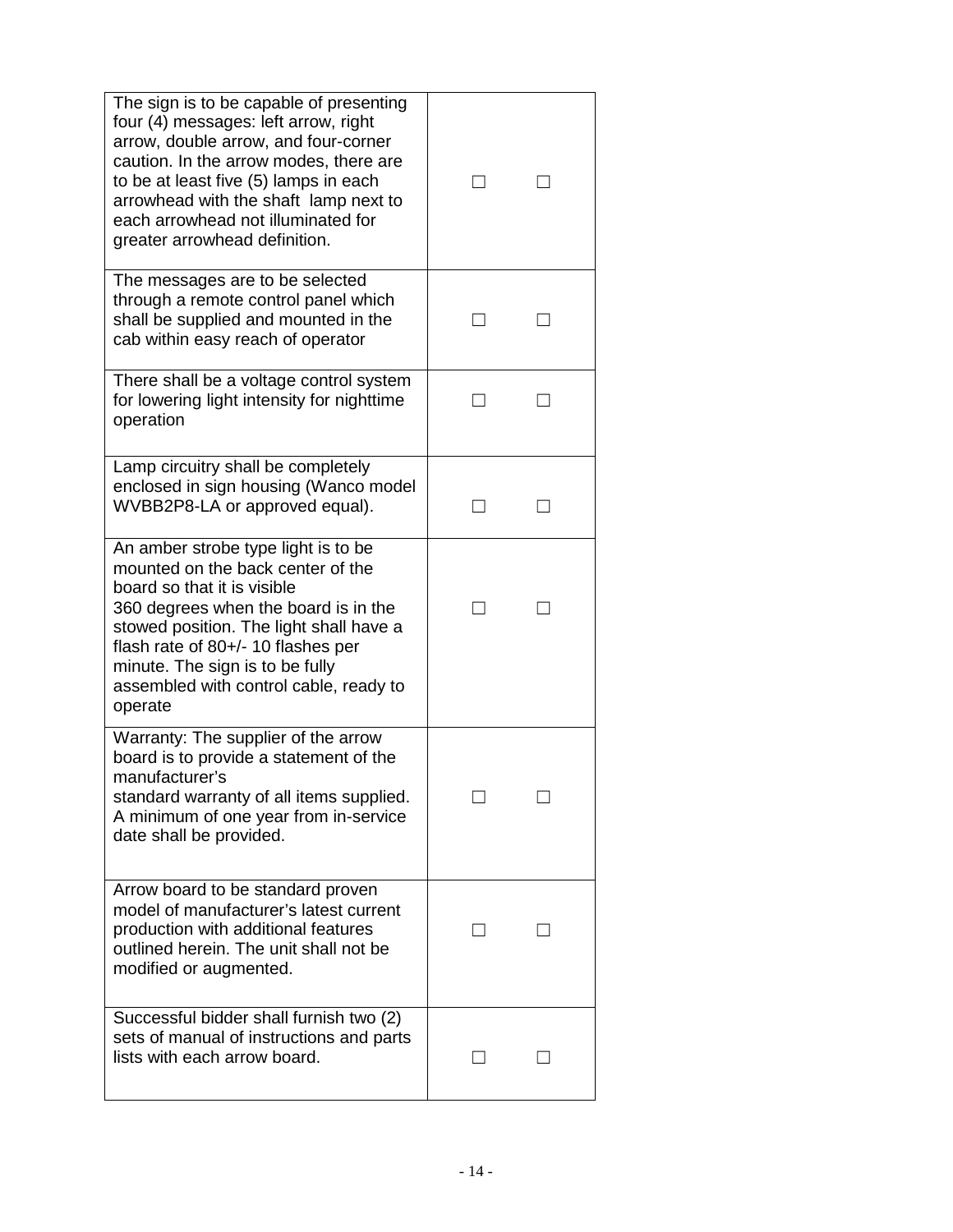| h. Frame Mount and Controls                                                                              | <b>Comply</b><br><b>or</b><br>Yes |
|----------------------------------------------------------------------------------------------------------|-----------------------------------|
| Chassis shall be equipped with frame-<br>mounted receiver for SS90 TMA                                   |                                   |
| SS90 TMA controls to be installed within<br>easy reach of operator inside cab, and<br>at rear of chassis |                                   |

#### 3.0 Service Specifications

| <b>Service</b><br>a.                                                                                                                                                                                                                                                                                                                           | <b>Comply</b><br>Yes or<br>No |  |
|------------------------------------------------------------------------------------------------------------------------------------------------------------------------------------------------------------------------------------------------------------------------------------------------------------------------------------------------|-------------------------------|--|
| Contractor shall be a factory authorized<br>service center and have approved<br>mechanic(s) to service equipment<br>covered under this solicitation; proof of<br>training shall be required prior to award.                                                                                                                                    |                               |  |
| Contractor shall offer manufacturer's<br>standard warranty, including parts and<br>labor for mechanical failure including,<br>but not limited to, motor and drive train,<br>excluding<br>maintenance for normal wear.                                                                                                                          |                               |  |
| Contractor shall give priority service to<br>City equipment and guarantee routine<br>repairs and adjustments to be<br>completed within 48 hours. Service<br>requiring more than 48 hours due to<br>lack of parts, nature of repair, etc., shall<br>be reported immediately and<br>documented in writing to the Fleet<br>Management Department. |                               |  |
| The City reserves the right to inspect<br>vendor's parts inventory and service<br>facility to determine, in its sole<br>discretion, the suitability for rendering<br>required service.                                                                                                                                                         |                               |  |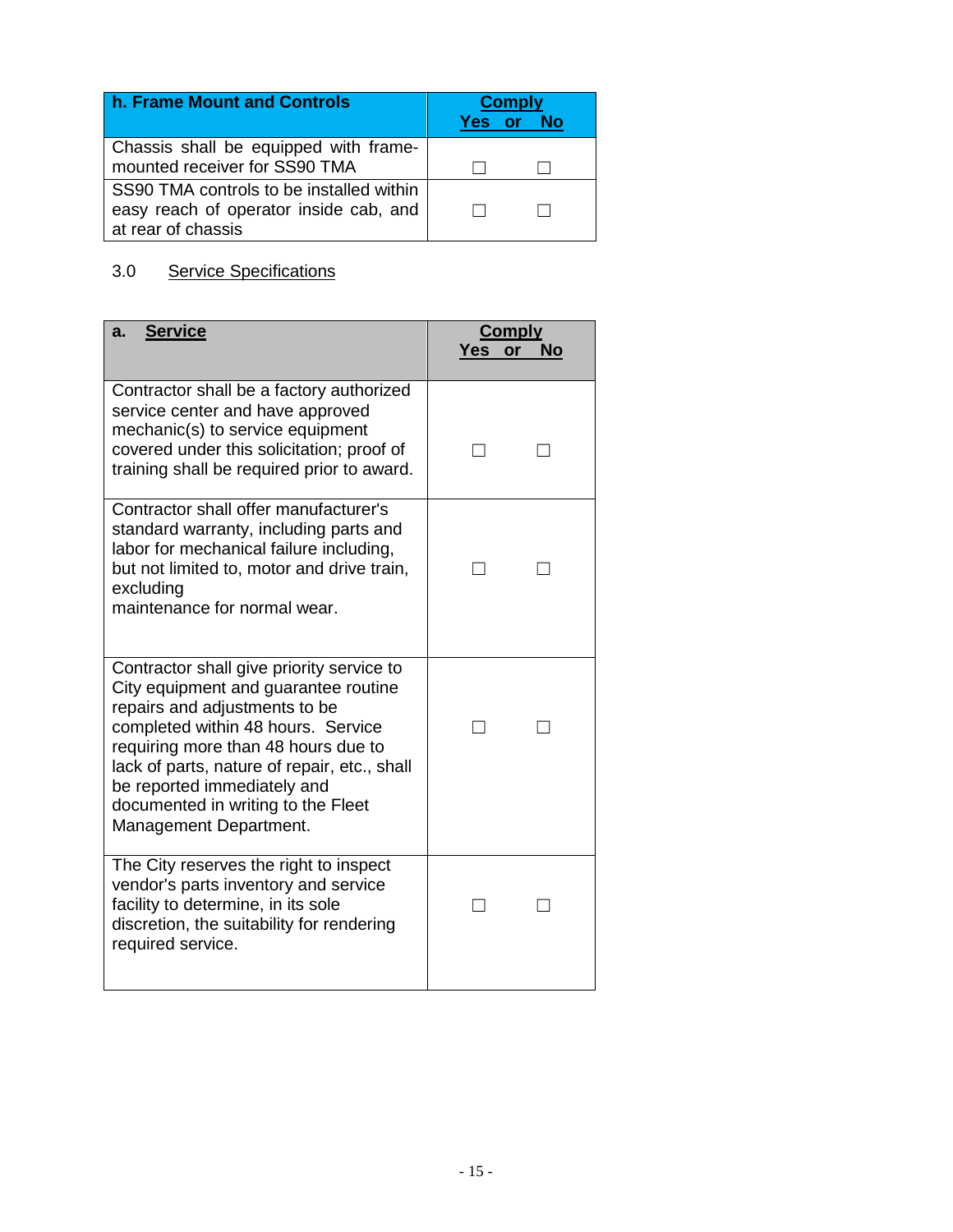#### 4.0 Delivery and Documentation

| <b>Item</b><br>a.                                                                                                                                                                                                                       | <b>Comply</b><br>Yes or<br><b>No</b> |
|-----------------------------------------------------------------------------------------------------------------------------------------------------------------------------------------------------------------------------------------|--------------------------------------|
| The completed unit (cab, chassis and<br>attached attenuator) shall be delivered<br>to the Fleet Management facility located<br>at 120 Forest Glen Drive, Suffolk,<br>Virginia, completely assembled,<br>serviced, and ready to operate. |                                      |
| The Contractor shall have a qualified<br>service representative in attendance<br>with the unit during start-up<br>operation to make any adjustments and<br>give instructions<br>to assure proper operation of the<br>equipment.         |                                      |
| Unit shall be delivered with valid<br>Virginia 30-day tags.                                                                                                                                                                             |                                      |
| Unit shall be delivered with current<br>Virginia State<br>inspection.                                                                                                                                                                   |                                      |
| Unit shall be delivered with<br>Manufacturer's Statement of<br>Origin (MSO).                                                                                                                                                            |                                      |
| Two (2) factory service, parts and<br>operators manuals,<br>and CD shall be supplied upon delivery<br>of unit.                                                                                                                          |                                      |
| Original invoice shall be supplied upon<br>delivery.                                                                                                                                                                                    |                                      |

#### Bid Evaluation and Award

If awarded, the bid shall be awarded to the lowest responsive and responsible bidder. In determining the responsible bidder, the following factors shall be considered:

- Ability, capability, and skill of the bidder to perform the contract within the time frame(s) specified.
- The character, integrity, reputation, judgment, experience and efficiency of the bidder.
- The quality of performance of previous contracts.
- The financial resources and ability of the bidder to perform the contract.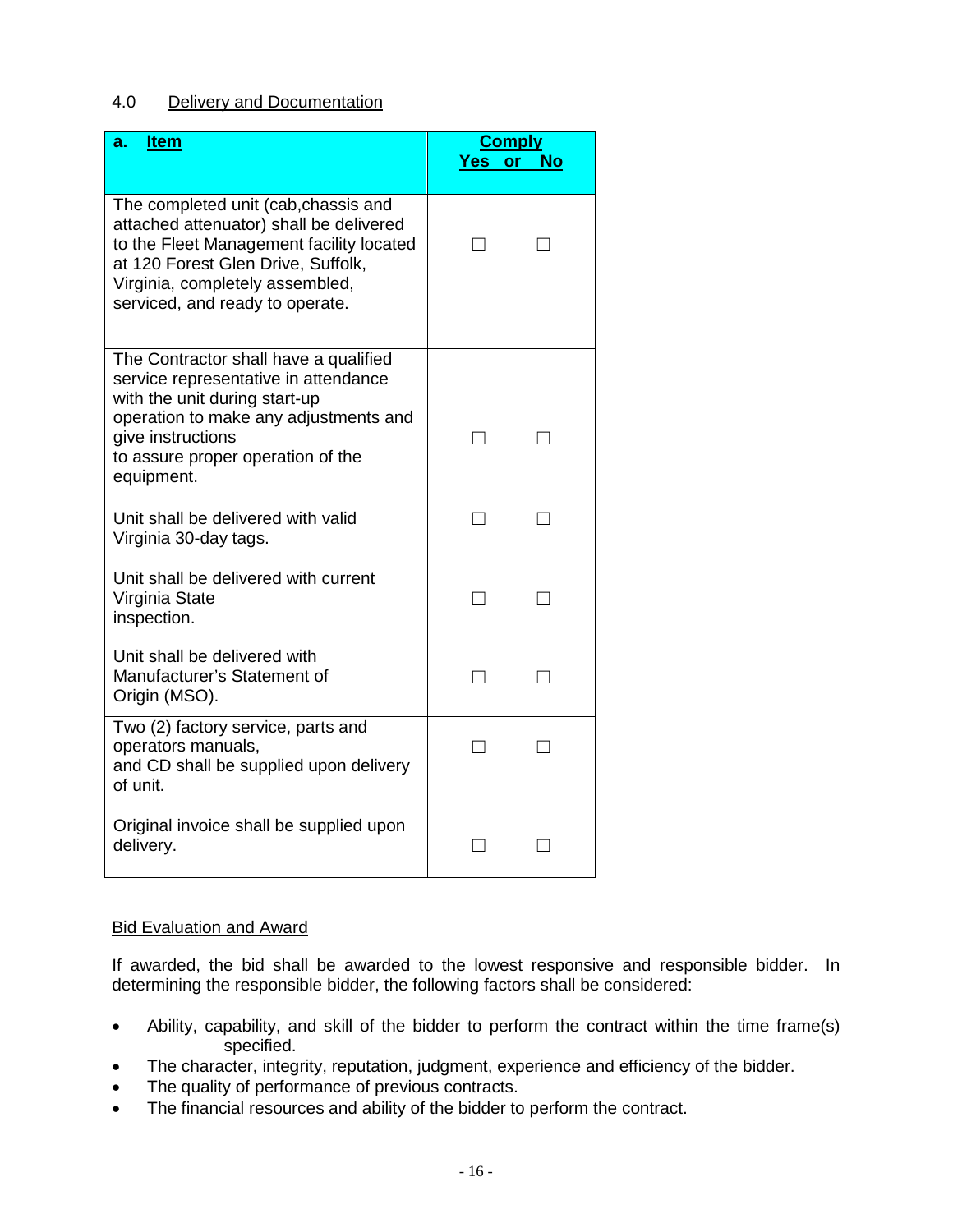# **ADDITIONAL INSTRUCTIONS**

#### *Rev: 06/06/19*

- 1. **Use of Form**: All bids shall be submitted on and in accordance with this form. If more space is required to furnish a description of the goods and/or services bid, or delivery terms, the bidder may attach a letter hereto that will be made a part of the bid. In case of conflict, the bid may be considered non-responsive. The City's published specifications for this IFB shall supersede any additional writings submitted with the bid. Such writings shall be clearly marked and noted as an exception.
- 2. **Submittals**: All bids shall be submitted sealed, plainly marked showing the bid number, date and time. The entire solicitation document is to be returned when submitting a bid unless otherwise directed by the bid document. Failure to return all pages may result in a determination that the submittal is non-responsive.
- 3. **Late Bids**: Bids and amendments thereto, if received by the City's Purchasing Division ("Purchasing") after the date and time specified for bid opening, will not be considered. It will be the responsibility of the bidder to see that their bid is received by Purchasing as specified. There will be no exceptions. Date of postmark will not be considered. Telephone, facsimile, electronic and verbal bids will not be accepted. Prices or changes shown on the outside of an envelope will not be considered in determination of low bid.
- 4. **City Hall Closure**: If City Hall is closed for business at the time scheduled for the bid opening, for whatever reasons, sealed bids will be accepted and opened on the next business day of the City, at the original scheduled hour.
- 5. **Competition Intended:** It is the City's intent that the Invitation for Bid (IFB) permits competition. It shall be the bidder's responsibility to advise the Contract Officer in writing if any language requirement, specification, etc., or any combination thereof, inadvertently restricts or limits the requirements stated in the IFB to a single source. Such notifications must be received by the Contract Officer five (5) days prior to the date set for the bids to close.
- 6. **Contract Quantities**: The quantities specified in the Invitation for Bid are estimates only unless otherwise clearly noted, and are given for the information of bidders and for the purpose of bid evaluation. They do not indicate the actual quantity that will be required, since such volume will depend upon requirements that may develop during the contract period. Quantities shown shall not be construed to represent any amount which the City shall be obligated to purchase under the contract, or relieve the bidder of his obligation to fill all orders placed by the City, except as clearly noted.
- 7. **Delivery**: The time of delivery must be stated in definite terms. If time of delivery for different goods and/or services varies, the bidder shall so state.
- 8. **Faith-based Organizations**: The City of Suffolk does not discriminate against faithbased organizations.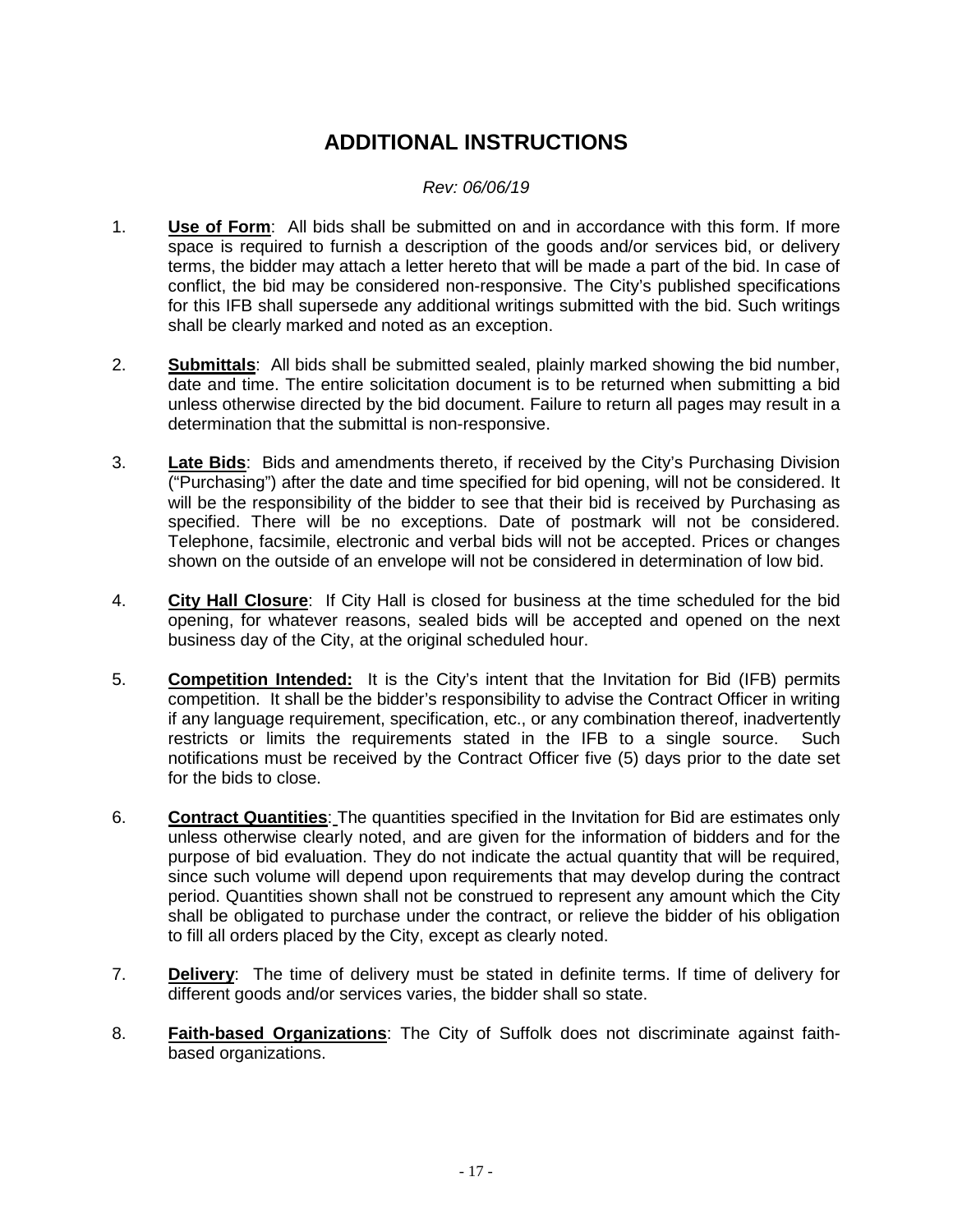- 9. **Bidder Qualifications**: Only bids from established Bidders for work similar in scope to work herein shall be considered; the City reserves the right to request specific reference information prior to award. Bidder shall demonstrate that he has adequate and appropriate manpower, tools and equipment to respond and perform in accordance with the provisions herein. The City may, at its option, disqualify a bidder and reject his bid for cause. Reasons deemed to be sufficient for this action shall include, but not be limited to, the following:
	- **Evidence of collusion among bidders.**
	- Receipt of more than one bid on any project from an individual, or from a corporation. This restriction does not apply to subcontractors.
	- Default on any previous contract.
	- For unreasonable failure to complete a previous contract within the specified time or for being in arrears on an existing contract without reasonable cause for being in arrears.
	- **Inability to perform as revealed by an investigation of the Bidder's** financial statement, experience and/or plant and equipment.
	- Bidder does not meet project-specific requirements, as identified in the Contract **Documents**
- 10. **Pricing to be F.O.B. Destination – Freight Allowed:** Pricing shall be F.O.B. destination-freight included for all competitive bids. F.O.B. Destination-Freight Included shall include all shipping costs to the City location(s) at the unit cost. No additional shipping charges shall be allowed.
- 11. **Samples**: Samples, when requested, must be furnished free of expense, and upon request, if not destroyed, will be returned at the bidder's risk and expense.
- 12. **Silence of Specifications**: The apparent silence of these specifications and any supplemental specifications as to any detail or the omission from the specifications of a detailed description concerning any point shall be regarded as meaning that only the best commercial practices are to prevail and correct type, size and design are to be used. All interpretations of these specifications shall be made on the basis of this statement.
- 13. **Capacity of Bidder**: All bids must be signed by a responsible officer or employee having the authority to bind the firm in contract. The bidder agrees that its contract performance shall be in strict conformance with the contract documents.
- 14. **Rights to Damages**: By signing this bid, the bidder assigns to the City any and all rights that it may have under the antitrust laws of the United States and the Commonwealth of Virginia in any way arising from or pertaining to this bid. This provision is remedial in nature and is to be liberally construed by any court in favor of the City.
- 15. **Anti-collusion**: The bidder certifies by signing this Invitation of Bid that this bid is made without prior understanding, agreement, or accord with any other person or firm submitting a bid for the same goods and/or services and that this bid is in all respects bona fide, fair, and not the result of any act of fraud or collusion with another person or firm engaged in the same line of business or commerce. Any false statement hereunder may constitute a felony and can result in a fine and imprisonment, as well as civil damages.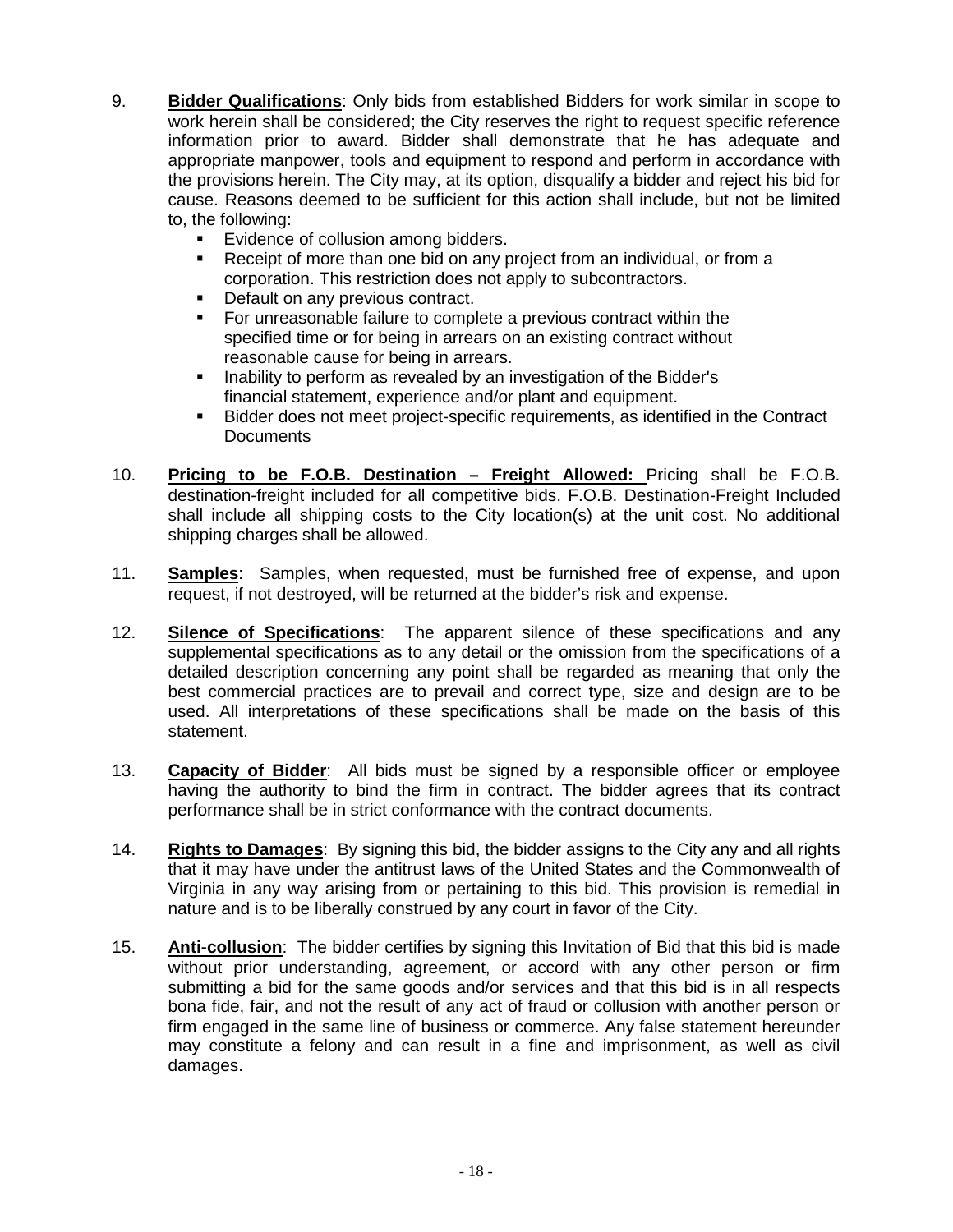16. **Contact Prohibition**: Direct contact with City departments other than Purchasing, on the subject of this bid is expressly forbidden except with the foreknowledge and permission of the Contract Officer. Violation may result in a determination that your firm is ineligible for an award.

All questions shall be in writing to the Contract Officer shown on the title page of the bid. The respondents to this IFB shall not contact, either directly or indirectly, any other employee or agent of the City regarding this IFB. This prohibition shall also extend to the Suffolk City Council and locally elected officials. Any such unauthorized contact may disqualify the bidder from this procurement.

- 17. **Debarment Status**: By submitting a bid, bidders certify that they are not currently debarred by the Commonwealth of Virginia from submitting bids or proposals on contracts for the type of goods and/or services covered by this solicitation, nor are they an agent of any person or entity that is currently so debarred.
- 18. **Ethics in Procurement**: Bidders, Offerors, Contractors or Consultants must provide written disclosure with their bid or proposal if one of its officers, directors, trustees, partners, employees or lenders is an employee or an immediate family member (as defined by §2.2-4368 of the Virginia Public Procurement Act) of the City who is involved personally or substantially participates in this procurement transaction or owns or controls an interest of more than three percent (3%) of the company or received more than \$5,000 annually from the Bidder, Offeror, Contractor, or Consultant.
- 19. **Addenda**: If issued, addenda to this solicitation will be posted on the Purchasing website<http://apps.suffolkva.us/bids/>It is the bidder's responsibility to check the website or contact Purchasing prior to the submittal deadline to ensure that the bidder has a complete, up-to-date package. Acknowledgement of all issued addenda shall be indicated on the bid form in the appropriate spaces. Failure to acknowledge all addenda will result in bid being non-responsive.
- 20. **Withdrawal of Bids**: Bidder has the right to request withdrawal of their bids from consideration due to error by giving notice not later than two business days after the bids are publicly opened. Work papers showing evidence of error(s) may be required.

Bids may be withdrawn any time prior to the bid opening. Withdrawal of bids may be accomplished by submitting such request in writing on the issuing company's letterhead either in person, electronically, or by certified mail.

- 21. **Award**: Award will be made to the lowest responsive and responsible bidder based on the Total Bid price. The quality of the goods and/or services to be supplied, their conformity with the specifications, their suitability to the requirements, the delivery, qualifications and references will be taken into consideration in making the award. The City reserves the right to refuse all bids. Determination of low bid shall be determined by the audited figure shown on the pricing page titled 'Total Bid Amount'. In case of error in the extension of prices, the unit price shall govern.
- 22. **Announcements**: Upon the award or the announcement of the decision to award a contract, the City will publicly post such notice on the bulletin board located outside of the Purchasing Division and on the City's web site:<http://apps.suffolkva.us/bids/>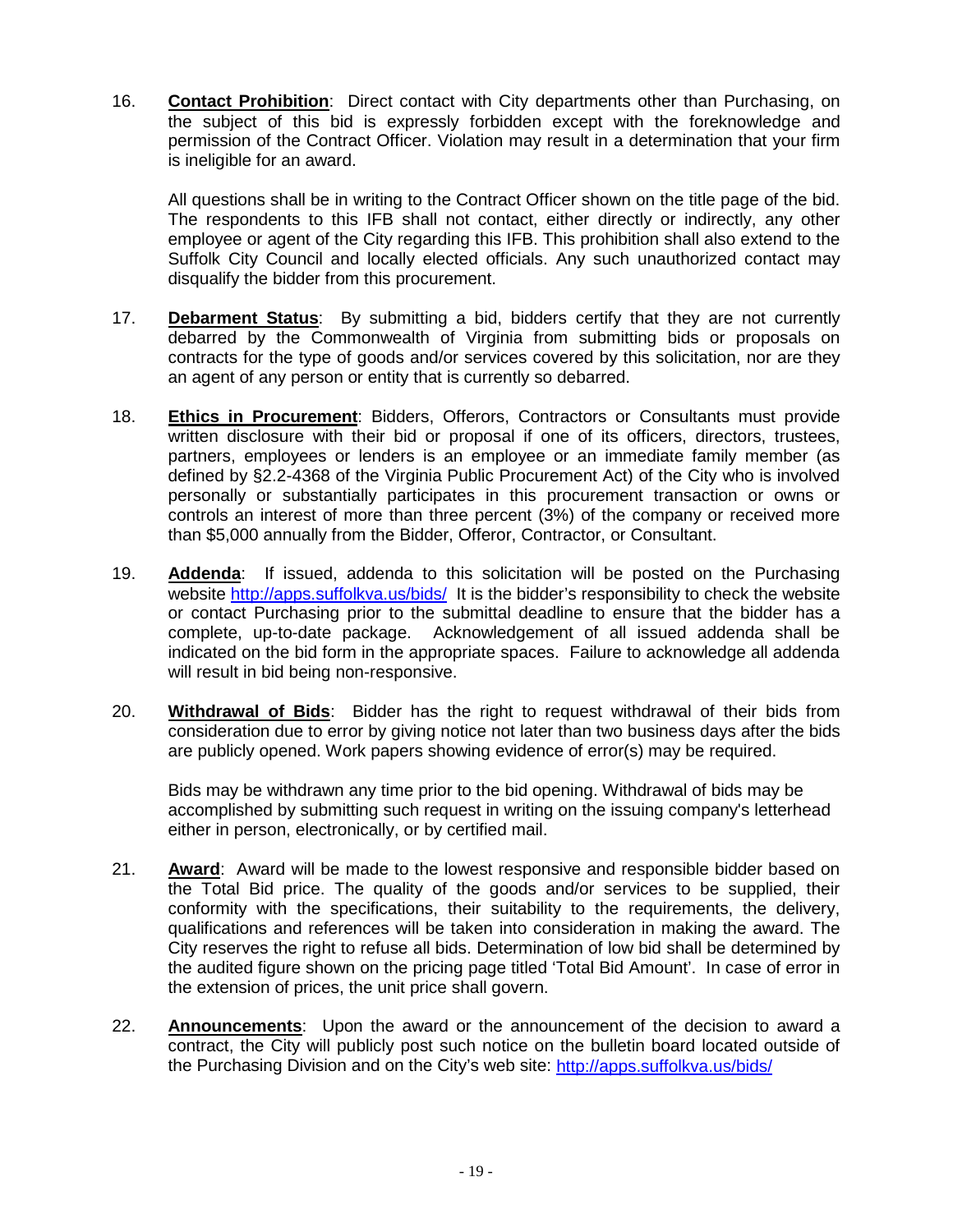- 23. **Offer/Acceptance**: Each bid is received with the understanding that the acceptance in writing by the City of the bidder to furnish any or all of the goods and/or services described therein, shall constitute a contract between the bidder and the City, which shall bind the bidder to furnish and deliver the goods and/or services quoted at the prices stated and in accordance with the conditions of the accepted bid; and the City on its part to order from such bidder, except for causes beyond reasonable control; and pay for, at the agreed prices, all goods and/or services specified and delivered.
- 24. **Acceptance of Bid**: Receipt of the bid by the City is not to be construed as an award or an order to ship.
- 25. **City's Rights**: The City reserves the right to reject any and all bids, and to waive any informality if it is determined to be in the best interest of the City.
- 26. **Appeals Procedure**: Upon bidder's request, administrative appeals information will be provided that shall be used for hearing protests of a decision to award, or an award, appeals from refusal to allow withdrawal of bids, appeals from disqualification, appeals for debarment or suspension, or determination of non-responsibility and appeals from decision or disputes arising during the performance of a contract. To be timely all appeals shall be made within the time periods set forth by the Virginia Public Procurement Act, §2.2-4357, et seq. Contact the Contract Officer at once for assistance.
- 27. **Additional Conditions**: The Conditions and Instructions in this solicitation are intended to apply to the resulting contract and shall supersede any conflicting terms offered. Any additional conditions a bidder intends be considered must be submitted with the bid and noted as an exception. Such exceptions may result in a finding that the submittal is 'nonresponsive' to the bid, negating possibility of an award to that bidder. Contractual documents submitted by the successful firm after an award will not be accepted.
- 28. **Conflict**: In the event of a conflict between the contract documents, including these Conditions and Instructions, and the terms of a purchase order or related document issued by Purchasing, the contract documents shall control.
- 29. **Precedence of Documents**: In interpreting this Invitation for Bid (IFB) and resolving any ambiguities between the main body of the IFB (Sections A, B and C) and any supplemental documents or appendixes, Sections A, B, and C shall take precedence over any supplemental documents.
- 30. **Governing Document**: The solicitation document maintained by Purchasing, in the bid file, shall be considered the official copy. In the case of any inconsistency between bid documents submitted to the City, but not clearly listed as an exception, the language of the official copy shall prevail. Furthermore, any exception or change to the specifications made by the bidder may be cause to disqualify your bid.
- 31. **Negotiation**: Unless canceled or rejected, a responsive bid from the lowest responsible bidder shall be accepted as submitted; except that if the bid from the lowest responsible bidder exceeds available funds, the City may negotiate with the apparent low bidder to obtain a contract price within the available funds.
- 32. **Cooperative Agreements**: If authorized by the bidder(s), the resultant contract(s) may be extended to any jurisdiction within the Commonwealth of Virginia to purchase at the contract prices in accordance with the contract terms. Any jurisdiction using such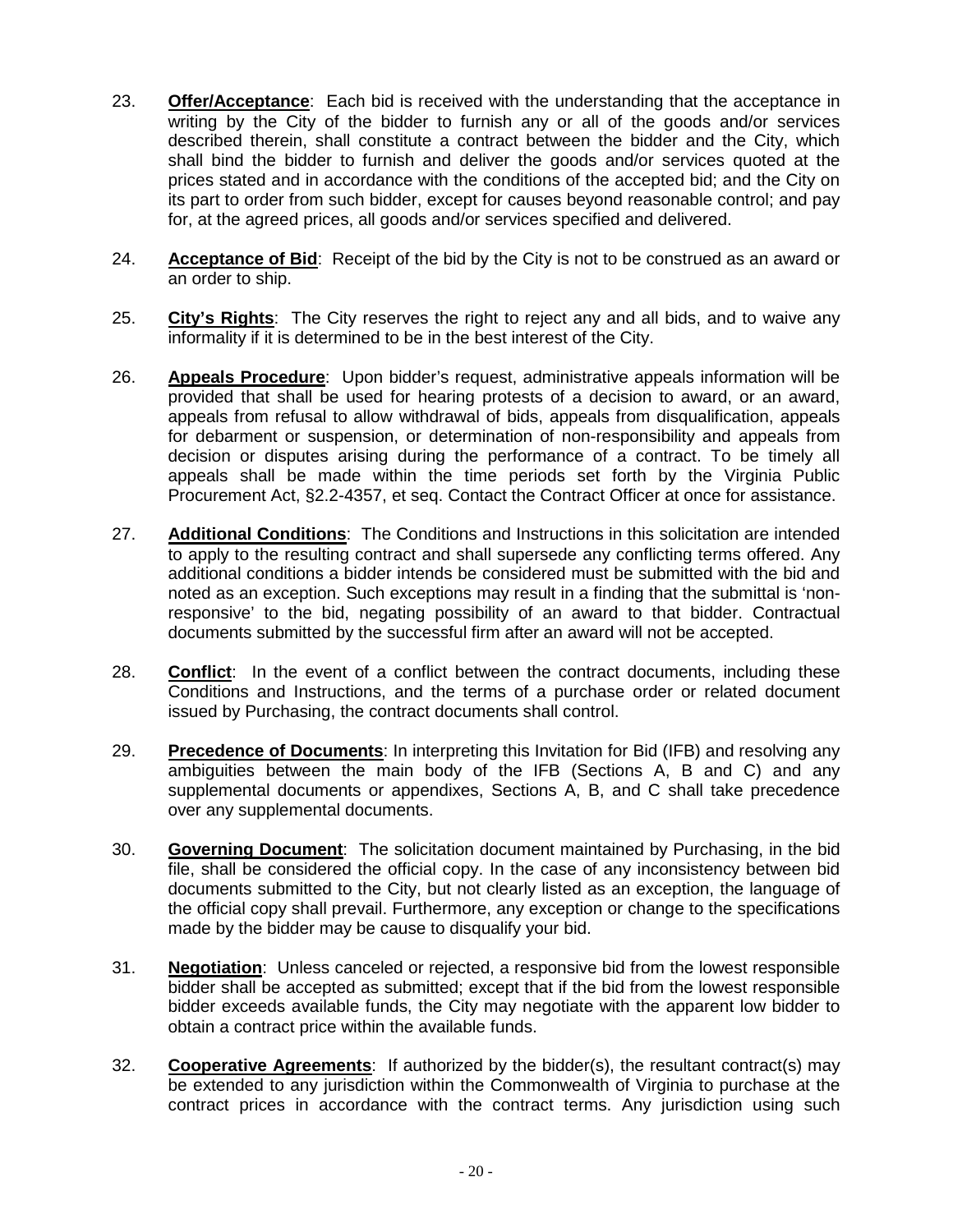contracts shall place its own order(s) directly with the successful bidder(s). The City of Suffolk acts only as the contracting agent and is not responsible for placement of orders, payment, or discrepancies of the participating jurisdictions. It is the bidder's responsibility to notify the jurisdictions of the availability of contract(s).

- 33. **Prices**: Prices shall be stated in units of quantity specified. No additional charges shall be passed on to the City, including any applicable taxes, delivery, or surcharges. Prices quoted shall be the final cost to the City. In case of error in the extension of prices, the unit price shall govern.
- 34. **Corrections**: All prices and notations should be in ink or typewritten. Mistakes may be crossed out and corrections made in ink and must be initialed and dated by the person signing the bid.
- 35. **Brand Names**: The use of the name of a manufacturer, brand, make or catalog designation in specifying an item shall restrict bidders to the manufacturer, brand, make or catalog designation identified, unless qualified by the provision "or approved equal". If qualified by the provision "or approved equal" the Brand Names are used simply to indicate the character, quality and/or performance equivalence of the goods and/or services desired. The goods and/or services on which bids are submitted must be of such character, quality and/or performance equivalence that it will serve as that specified. In submitting bids on goods and/or services other than as specified, bidder shall furnish complete data and identification with respect to the alternate goods and/or services that they propose to furnish. It shall be in the City's sole judgment if a substitute product offered is an approved equal and acceptable.
- 36. **Standard Equipment**: Any equipment delivered must be standard, new and unused equipment, latest model, except as otherwise specifically stated in the bid. Where any part or the normal accessories of equipment is not described, it shall be understood that all the equipment and accessories that are usually provided in the manufacturer's stock model shall be furnished.
- 37. **Anti-Discrimination**: By submitting their bids, bidders certify to the City that they will conform to the provisions of the Federal Civil Rights Act of 1964, as amended, as well as the Virginia Fair Employment Contracting Act of 1975, as amended, where applicable, the Virginians with Disabilities Act, the Americans with Disabilities Act and 2.2-4311 of the Virginia Public Procurement Act (VPPA). If the award is made to a faith-based organization, the organization shall not discriminate against any recipient of goods, services, or disbursements made pursuant to the contract on the basis of the recipient's religion, religious belief, refusal to participate in a religious practice, or on the basis of race, age, color, gender or national origin and shall be subject to the same rules as other organizations that contract with public bodies to account for the use of the funds provided; however, if the faith-based organization segregates public funds into separate accounts, only the accounts and programs funded with public funds shall be subject to audit by the public body. (Code of Virginia 2.2.4343.1(E)).

In every contract over \$10,000 shall include the following provisions:

- 1. During the performance of this contract, the bidder agrees as follows:
	- a. The Contractor will not discriminate against any employee or applicant for employment because of race, religion, color, sex, national origin, age, disability,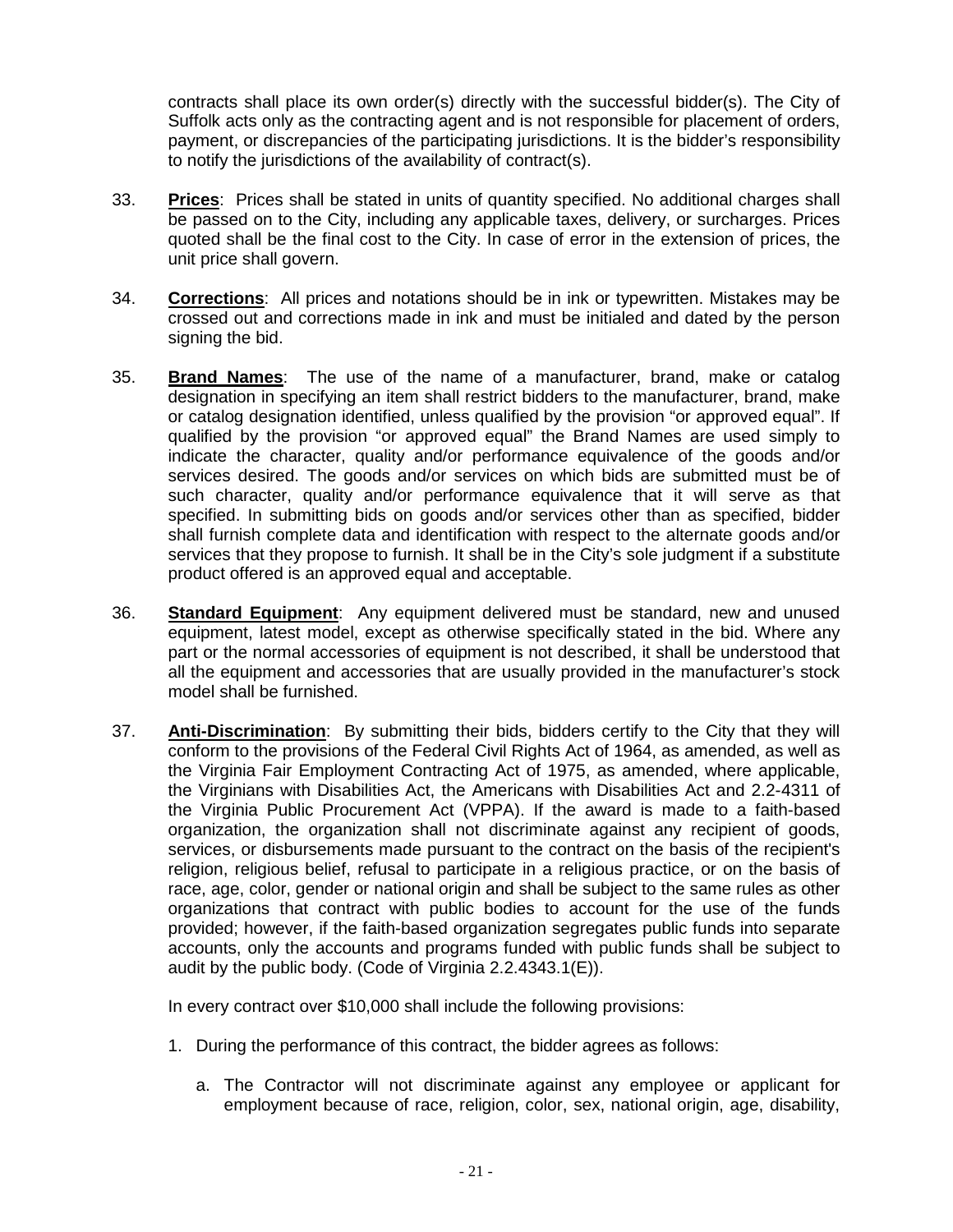service disabled veterans or any other basis prohibited by state law relating to discrimination in employment, except where there is a bona fide occupational qualification reasonably necessary to the normal operation of the Contractor. The Contractor agrees to post in conspicuous places, available to employees and applicants for employment, notices setting forth the provisions of this nondiscrimination clause.

- b. The Contractor, in all solicitations or advertisements for employees placed by or on behalf of the Contractor, will state that such Contractor is an equal opportunity employer.
- c. Notices, advertisements and solicitations placed in accordance with federal law, rule or regulation shall be deemed sufficient for the purpose of meeting these requirements.
- 2. The Contractor will include the provisions of Section a, b, and c above in every subcontract or purchase order over \$10,000, so that the provisions will be binding upon each subcontractor or vendor.

# **CONTRACT TERMS AND CONDITIONS**

- 1. **Alien Employment**: The Contractor certifies that he does not and shall not during the performance of the contract for goods and services in the Commonwealth, knowingly employ unauthorized aliens as defined in the federal Immigration Reform and Control Act of 1986, as amended.
- 2. **Availability of Funds**: A contract shall be deemed in force only to the extent of appropriations available to each department for the purchase of such goods and/or services. The City's extended obligations on those contracts that envision extended funding through successive fiscal periods shall be contingent upon actual appropriations for the following years.
- 3. **Changes and Additions**: It shall be the responsibility of the Contractor to notify the City, in writing, of any necessary modifications or additions in the Scope of this Contract. Compensation for changes or additions in the Scope of this Contract will be negotiated and approved by the City, in writing.

It is understood and agreed to by both the City and the Contractor that such modifications or additions to this Contract shall be made only by the full execution of the City's standard Contract Change Order Form. Furthermore, it is understood and agreed by both parties that any work done by the Contractor on such modification or addition to this Contract prior to the City's execution of its standard Agreement change order form shall be at the total risk of the Contractor and said work may not be compensated by the City.

4. **Contractor's Form**: In cases where the City may accept the Contractor's form agreement, whereas certain standard clauses that may appear in the Contractor's form agreement cannot be accepted by the City, and in consideration of the convenience of using that form, and this form, without the necessity of negotiating a separate contract document, the parties hereto specifically agree that, notwithstanding any provisions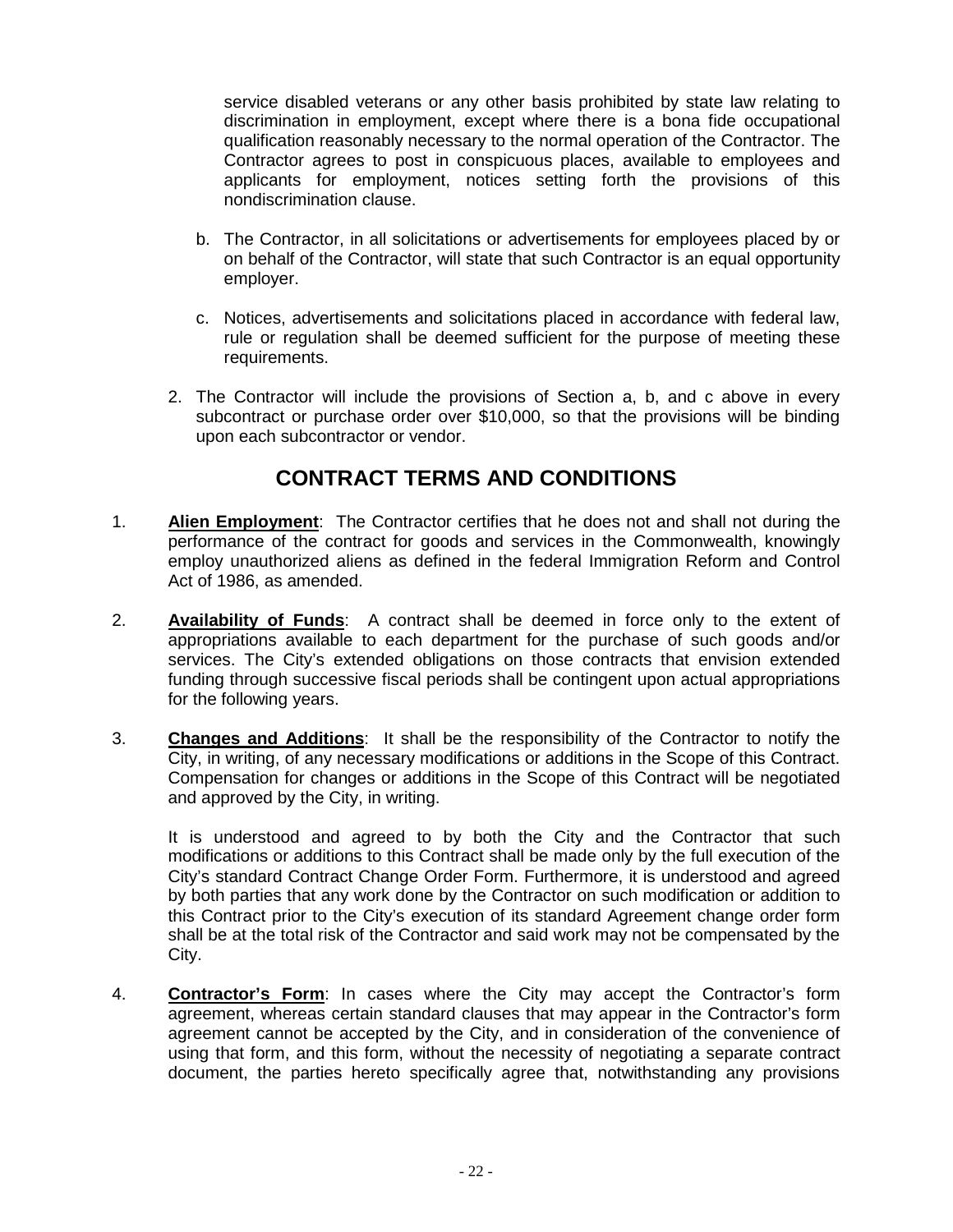appearing in the attached Contractor's form agreement, the City's contract addendum shall prevail over the terms of the Contractor's agreement in the event of a conflict.

- 5. **Conflicts of Interests**: Contractor shall not accept or receive commissions or other payments from third parties for soliciting, negotiating, procuring, or effecting insurance on behalf of the City.
- 6. **Contractor Failure to Perform**: Failure of the Contractor to perform the contract by reason of the City's non-acceptance of additional conditions submitted after the award shall result in termination of the contract by the City, and may result in debarment of the Contractor for a period of up to three (3) years. Termination and /or debarment of the Contractor shall not constitute a waiver by the City of any other rights or remedies available to the City by law or contract.
- 7. **Contractual Disputes:** Bidder, Offeror, Contractor or Consultant agree all contractual disputes will be conducted in accordance with provision §2.2-4363 of the Virginia Public Procurement Act.
- 8. **Copyright Protection**: The Contractor agrees to defend and save the City, its agents, officials, and employees, harmless from liability of any nature or kind, for use of any copyright, composition, secret process, patented or unpatented invention, articles or appliances furnished or used in the performance of the contract, or which the Contractor is not the patentee, assignee, or licensee, to the same extent as provided in the above paragraph.
- 9. **Default**: In event of default by the Contractor, the City reserves the right to procure the goods and/or services from other sources, and hold the Contractor liable for any excess cost occasioned thereby. Such actions taken by the City shall not release the Contractor from additional remedies that may be allowed by law.
- 10. **Drug-Free Workplace**: During the performance of this contract, the Contractor agrees to (1) provide a drug-free workplace for the Contractor's employees; (2) post in conspicuous place, available to employees and applicants for employment, a statement notifying employees that the unlawful manufacture, sale, distribution, dispensation, possession, or use of a controlled substance or marijuana is prohibited in the Contractor's workplace and specifying the actions that will be taken against employees for violations of such prohibition; (3) state in all solicitation or advertisement for employees placed by or on behalf of the Contractor that the Contractor maintains a drugfree workplace; and (4) include the provisions of the foregoing clauses in every subcontract or purchase order of over \$10,000, so that the provisions will be binding upon each subcontractor or vendor.

For the purposes of this section, "drug-free workplace" means a site for the performance of work done in connection with a specific contract awarded to a Contractor, the employees of whom are prohibited from engaging in the unlawful manufacture, sale, distribution, dispensation, possession or use of any controlled substance or marijuana during the performance of the contract.

11. **Entire Agreement**: This contract and any additional or supplementary documents incorporated herein by reference contain all the terms and conditions agreed upon by the parties hereto, and no other agreements, oral or otherwise, regarding the subject matter of this contract or any part thereof shall have any validity or bind any of the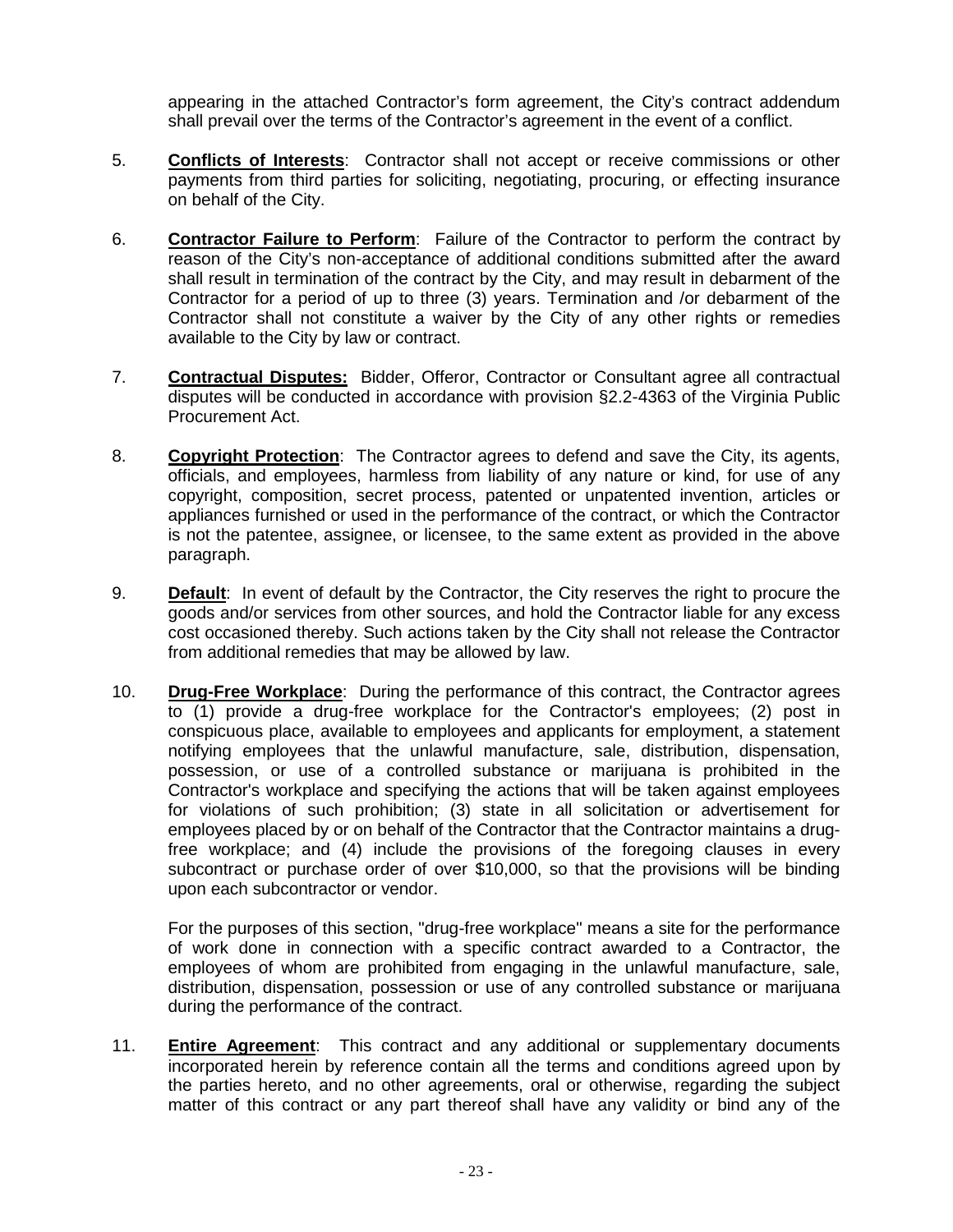parties hereto. This contract shall not be modified, altered, changed or amended unless in writing and signed by the parties hereto.

- 12. **Exemption from Taxes**: The City is exempt from state sales tax and federal excise tax. A tax exempt certificate indicating the City's tax exempt status will be furnished by the City upon request.
- 13. **Governing Law**: This Contract is made, entered into, and shall be performed in the City of Suffolk, Virginia, and shall be governed by the applicable laws of the Commonwealth of Virginia without regard to its conflict of law rules. In the event of litigation concerning this Contract, the parties agree to the exclusive jurisdiction and venue of the Circuit Court of the City of Suffolk, Virginia; however, in the event that the federal court has jurisdiction over the matter, then the parties agree to the exclusive jurisdiction and venue of the U.S. District Court for the Eastern District of Virginia, Norfolk Division.

The Contractor shall not cause a delay in services because of the pending or during litigation proceedings, except with the express, written consent of the City or written instruction/order from the Court.

- 14. **Indemnification**: Contractor shall defend and indemnify the City, and the City's employees, agents, and volunteers, from and against any and all damage claim, liability, cost, or expense (including, without limitation, attorney's fees and court costs) of every kind and nature (including, without limitation, those arising from any injury or damage to any person, property or business) incurred by or claimed against the Contractor, its employees, agents, and volunteers, or incurred by or claimed against the City, the City's employees, agents, and volunteers, arising out of, or in connection with, the performance of all services hereunder by the Contractor. This indemnification includes, but is not limited to, any financial or other loss, including, but not limited to, any adverse regulatory, agency or administrative sanction or civil penalties, incurred by the City due to the negligent, fraudulent or criminal acts of the Contractor or any of the Contractor's officers, shareholders, employees, agents, consultants, sub-consultants, or any other person or entity acting on behalf of the Contractor. Unless otherwise provided by law, the Contractor indemnification obligations hereunder shall not be limited in any way by the amount or type of damages, compensation, or benefits payable by or for the Contractor under workers' compensation acts, disability benefit acts, other employee benefit acts, or benefits payable under any insurance policy. This paragraph shall survive the termination of the contract including any renewal or extension thereof.
- 15. **Independent Contractor**: The Contractor and any employees, agents, or other persons or entities acting on behalf of the Contractor shall act in an independent capacity and not as officers, employees, or agents of the City.
- 16. **Payment Terms**: Payment terms shall be 'Net 45' days, from the date of Contractor invoice approval by the City.

Payment terms, if offered, shall not be considered in determining the low bidder.

Discount period, if offered, shall be computed from the date of proper receipt of the Contractor's correct invoice, or from the date of acceptable receipt of the goods and/or services, whichever is latest.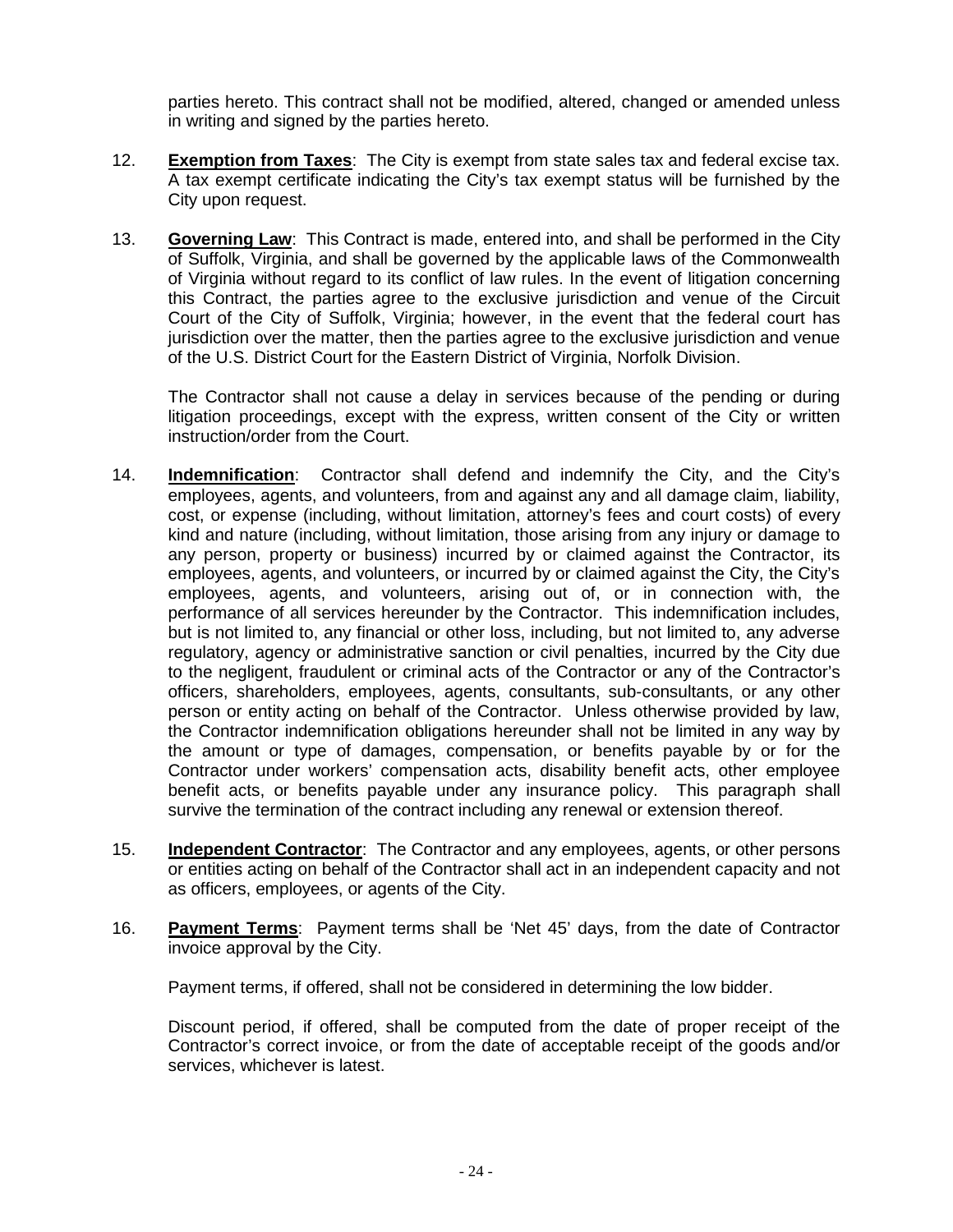The payment terms stated herein must appear on the Contractor's invoice. Failure to comply with this requirement shall result in the invoice being returned to the Contractor for correction.

Late payment charges shall not exceed the allowable rate specified by the Commonwealth of Virginia Prompt Payment Act. (1% per month)

Contractor shall submit invoices in duplicate, such statement to include detailed breakdown of all charges, and shall be based on completion of tasks or deliverables.

Individual Contractors shall provide their social security numbers, and proprietorships, partnerships, and corporations shall provide their federal employer identification number on their submittal.

The City prefers to make payment with the City's Purchasing Card. Typically this enables faster payments to the Contractor. Are you willing and able to accept this type of payment?

**Yes**\_\_\_\_ **No**\_\_\_\_

- 17. **Laws, Regulations**: The Contractor shall keep fully informed of all federal, state, and local laws, ordinances and regulations that in any manner affect the conduct of the work. The Contractor shall at all times observe and comply with all such laws, ordinances and regulations.
- 18. **Contractor's License**: If any of the services promulgated under this solicitation consist of construction work, it is required under Title 54.1, Chapter 11, Code of Virginia, for a Contractor who performs or manages construction, removal, repair, or improvement when the total value referred to in a single contract or project is:

One hundred twenty thousand dollars (\$120,000) or more, or the total value of all such construction, removal, repair or improvements undertaken by such person within any twelve-month period is seven hundred fifty thousand dollars (\$ 750,000) or more shall show evidence of being licensed as a Class A Contractor.

Ten thousand dollars (\$10,000) or more, but less than one hundred twenty thousand dollars (\$120,000) or the total value of all such construction, removal, repair, or improvement undertaken by such person within any twelve-month period is one hundred and fifty thousand dollars (\$150,000) or more, but less than seven hundred fifty thousand dollars (\$750,000) shall show evidence of being licensed as a Class B Contractor.

Over one thousand (\$1,000) but less than ten thousand (\$10,000), or the total value of all such construction, removal, repair, or improvements undertaken by such person within any twelve-month period is one hundred and fifty thousand dollars (\$150,000) shall show evidence of being licensed as a Class C Contractor.

The City shall require master certification as a condition of licensure or certification of electrical, plumbing and heating, ventilation and air conditions Contractors.

A valid business license from the City may be required. The contractor shall complete whichever of the following notations is appropriate: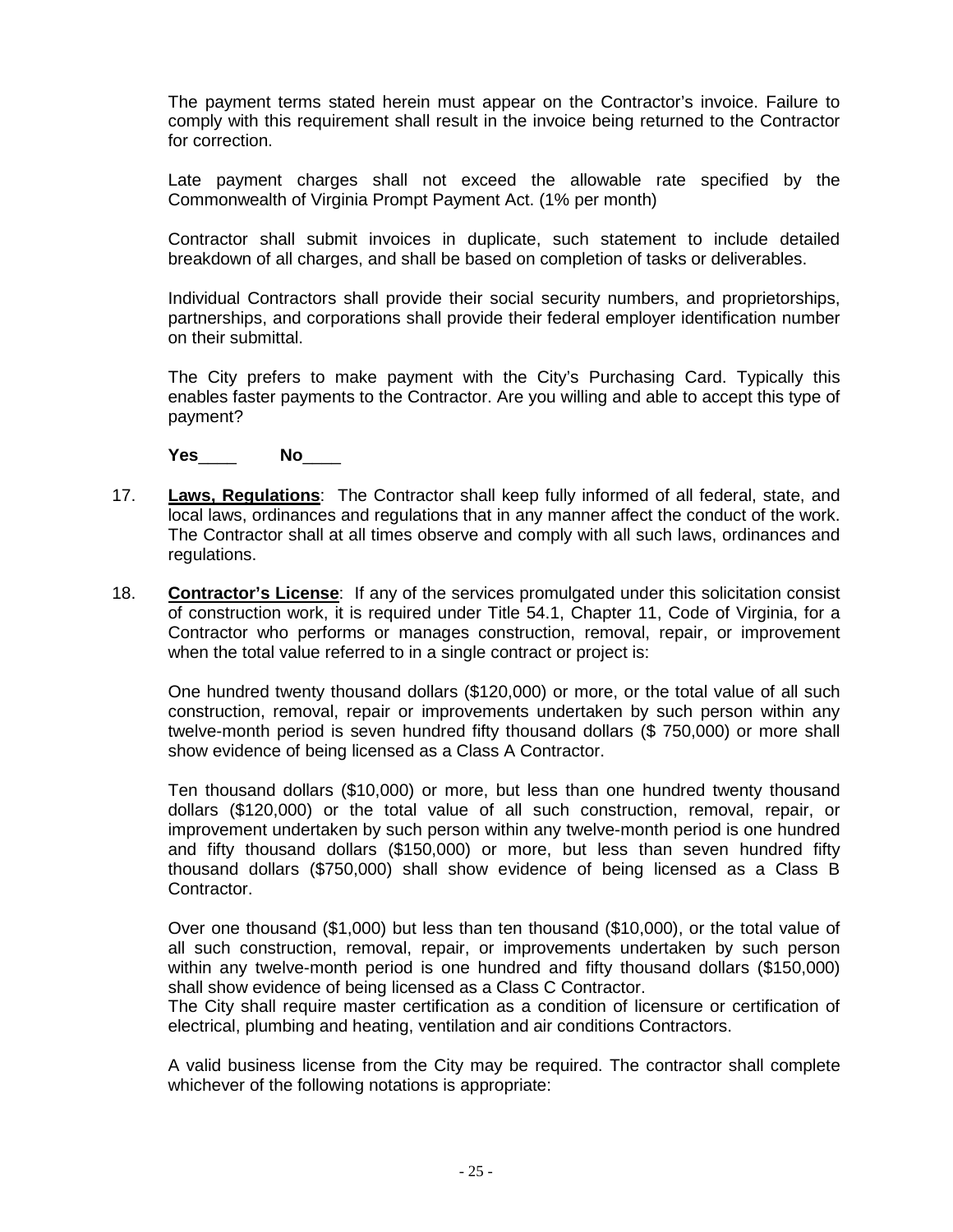| "Licensed Class A Virginia Contractor Number |    |
|----------------------------------------------|----|
| "Licensed Class B Virginia Contractor Number | ,, |
| "Licensed Class C Virginia Contractor Number |    |

- 19. **License Requirement**: All firms doing business in the City of Suffolk are required to be licensed in accordance with the City of Suffolk business license ordinance. Wholesale and retail merchants without a business location in the City of Suffolk are exempt from this requirement. Any questions concerning business licenses should be directed to the Commissioner of the Revenue's Office, (757) 514-4260 or email [comrev@suffolkva.us](mailto:comrev@suffolkva.us)
- 20. **Payments to Subcontractors:** Within seven (7) days after receipt of amounts paid by the City for work performed by a subcontractor under this contract, the Contractor shall either:

a. Pay the subcontractor for the proportionate share of the total payment received from the City attributable to the work performed by the subcontractor under this contract; or

b. Notify the City and Subcontractor, in writing, of his intention to withhold all or a portion of the subcontractor's payment and reason for non-payment.

The Contractor shall pay interest to the Subcontractor on all amounts owed that remain unpaid beyond the seven (7) day period except for amounts withheld as allowed in Item b. above.

Unless otherwise provided under the terms of this contract, interest shall accrue at the rate of one percent (1%) per month.

The Contractor shall include in each of its subcontracts a provision requiring each subcontractor to include or otherwise be subject to the same payment and interest requirements as set forth above with respect to each lower-tier subcontractor.

The Contractor's obligation to pay an interest charge to a subcontractor pursuant to the provision my not be construed to be an obligation to the City.

21. **Records and Inspection**: The Contractor shall maintain full and accurate records with respect to all matters covered under the contract, including, without limitation, accounting records, written policies, procedures, time records, telephone records, and any other supporting evidence used to memorialize, reflect, and substantiate charges or fees related to this contract. The Contractor's records shall be open to inspection and subject to audit and/or reproduction, during normal working hours, by the City and its employees, agents or authorized representatives after giving at least three (3) days' notice to the Contractor by the City. The City shall have access to such records from the effective date of this contract, for the duration of the contract, and for five (5) years after the date of final payment by the City to the Contractor pursuant to this contract or any renewal or extension of the contract. The City's employees, agents or authorized representatives shall have access to the Contractor's facilities, shall have access to all necessary records and shall be provided adequate and appropriate work space, in order to conduct audits.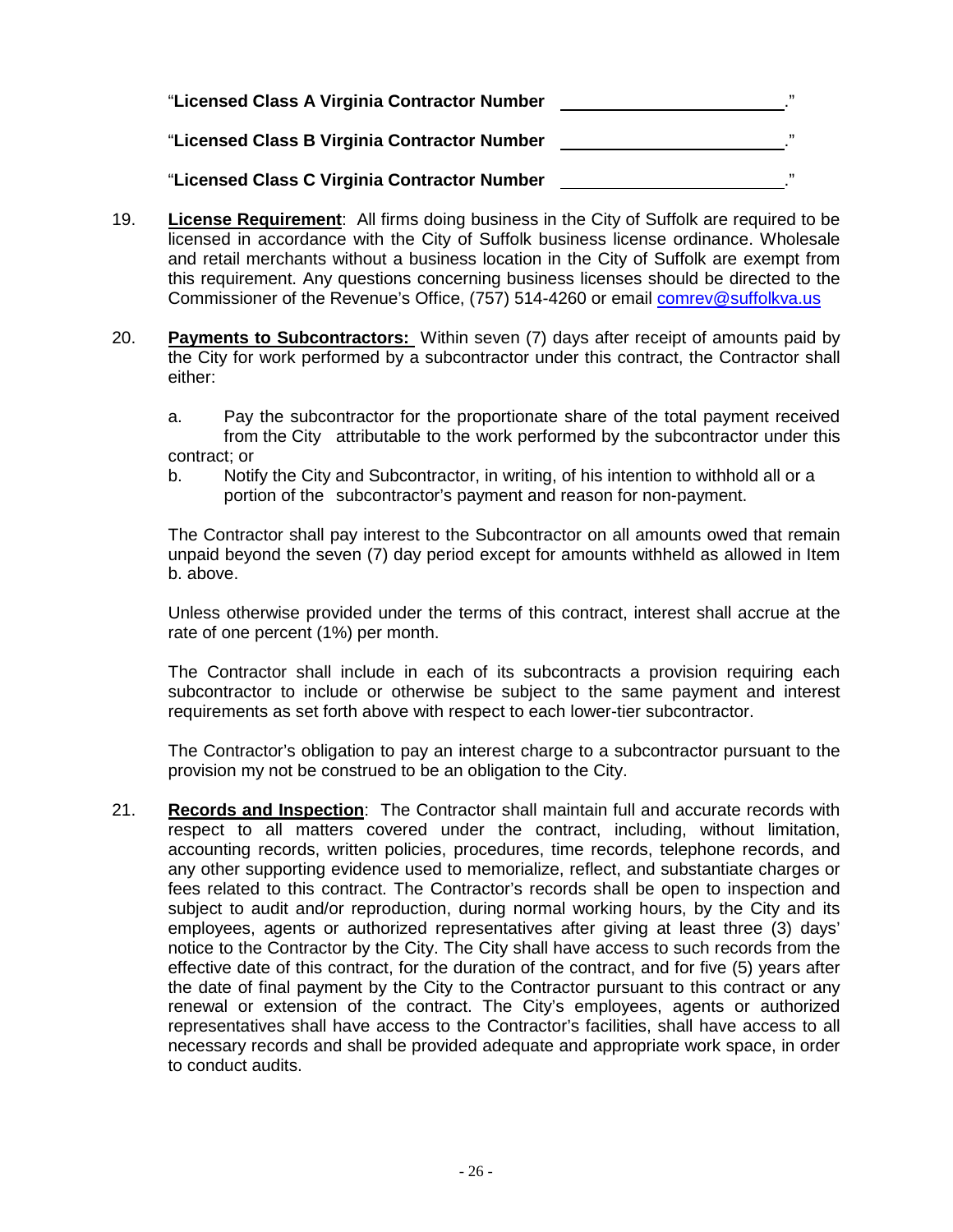- 22. **Responsibility of Contractor**: The Contractor shall, without additional costs or fee to the City, correct or revise any errors or deficiencies in his performance. Neither the City's review, approval, acceptance of, or payment for any of the services required under this Agreement shall be deemed a waiver of rights by the City, and the Contractor shall remain liable to the City for all costs which are incurred by the City as a result of the Contractor's negligent performance of any of the services furnished under this Agreement.
- 23. **Rights and Remedies Not Waived**: In no event shall the making by the City of any payment to the Contractor, or the waiver by the City of any provision under this contract including any obligation of the Contractor, constitute or be construed as a waiver by the City of any other provision, obligation, breach of covenant, or any default which may exist under this contract on the part of the Contractor, and the making of any such payment by the City while any such breach or default exists shall not impair or prejudice any right or remedies available to the City.
- 24. **Safety**: All Contractors and sub-contractors performing services for the City are required to and shall comply with all Occupational Safety and Health Administration (OSHA), State and City Safety and Occupational Health Standards and any other applicable rules and regulations. Also all Contractors and sub-contractors shall be held responsible for the safety of their employees and any unsafe acts or conditions that may cause injury or damage to persons or property within and around the work site area under this contract.
- 25. **Scheduling and Delays**: The parties to this Contract acknowledge that all or part of the work to be performed hereunder may be delayed and extended at the option of the City. Such delays may be caused by delays, denials and modifications of the various state or federal permits, or for other reasons. The City shall not be required to pay any of the Contractor's direct or indirect costs, or claims for compensation, extended overhead, or other damage or consequential damages arising out of or related to any delays or interruptions required or ordered by the City. If the City delays the project for any reason for a continuous period of ninety (90) days or more, the City and Contractor will negotiate a mutually agreeable adjustment to the Contractor's award amount. Notwithstanding the above, in construction contracts, to the extent that an unreasonable delay is caused by the act or omissions of the City due to causes within the City's control, the above waiver or release shall not apply.
- 26. **Severability**: If any provision of this contract or the application thereof to any person or circumstances shall to any extent be invalid or unenforceable, the remainder of this contract, or the application of such provision to persons or circumstances other than those which it is invalid or unenforceable, shall not be affected hereby, and each provision of this contract shall be valid and enforced to the full extent permitted by law.
- 27. **Termination for Convenience**: The City may at any time, and for any reason, terminate this Contract by written notice to Contractor specifying the termination date, which shall be not less than thirty (30) days from the date such notice is mailed.

Notice shall be given to Contractor by certified mail/return receipt requested at the address set forth in Contractor's Bid Proposal or as provided in this Contract. In the event of such termination, Contractor shall be paid such amount as shall compensate Contractor for the work satisfactorily completed, and accepted by the City, at the time of termination. If the City terminates this Contract, Contractor shall withdraw its personnel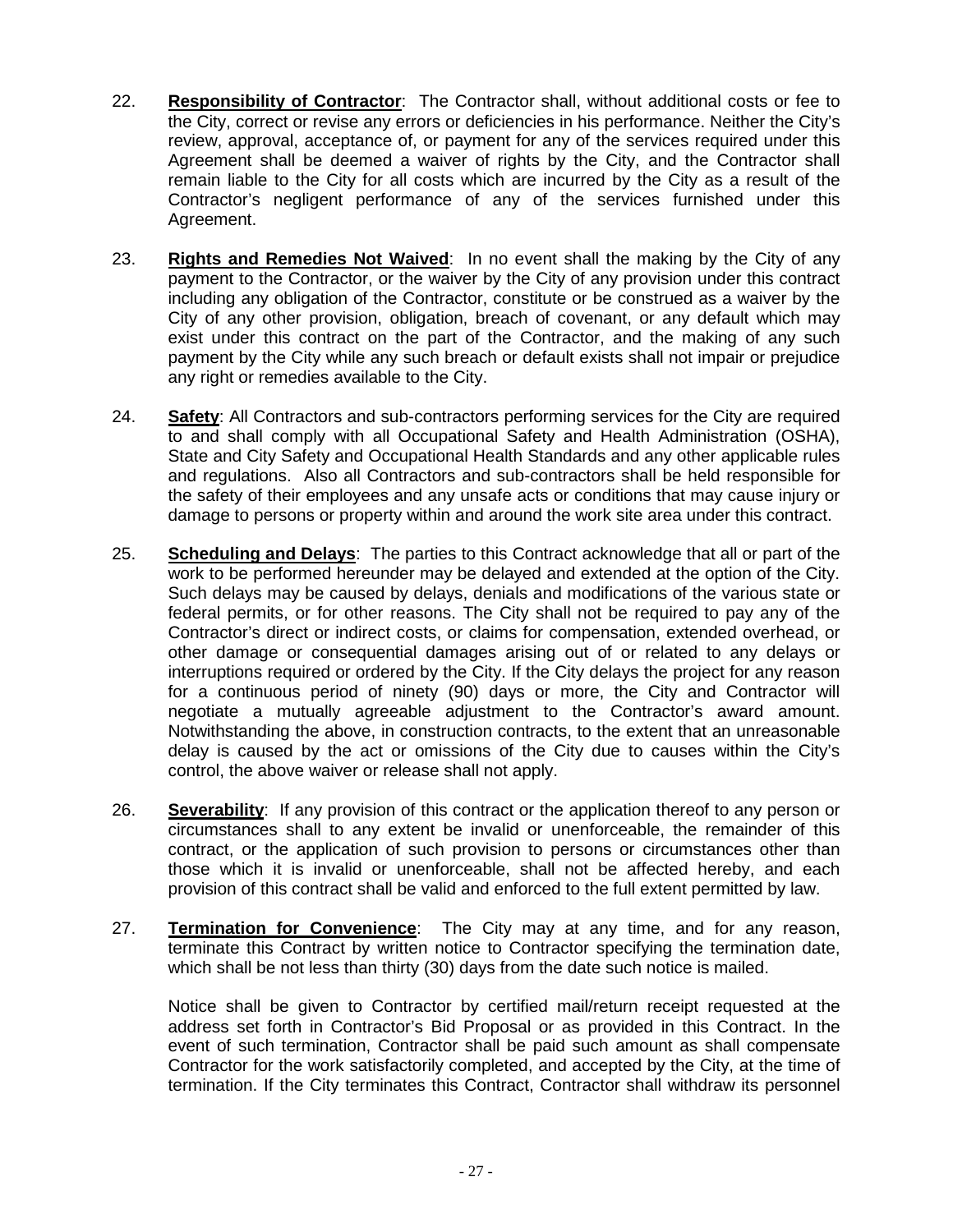and equipment, cease performance of any further work under this Contract, and turn over to the City any work completed or in process for which payment has been made.

28. **Termination for Cause**: In the event that Contractor shall for any reason or through any cause be in default of the terms of this Contract, the City may give Contractor written notice of such default by certified mail/return receipt requested at the address set forth in Contractor's Bid or as provided in this Contract.

Unless otherwise provided, Contractor shall have ten (10) days from the date such notice is mailed in which to cure the default. Upon failure of Contractor to cure the default, the City may immediately cancel and terminate this Contract as of the mailing date of the default notice.

Upon termination, Contractor shall withdraw its personnel and equipment, cease performance of any further work under the Contract, and turn over to the City any work in process for which payment has been made. In the event of violations of law, safety or health standards and regulations, this Contract may be immediately cancelled and terminated by the City and provisions herein with respect to opportunity to cure default shall not be applicable.

<span id="page-27-0"></span>29. **Assignment of Contract**: A contract shall not be assignable by the Contractor in whole or in part without the written consent of the City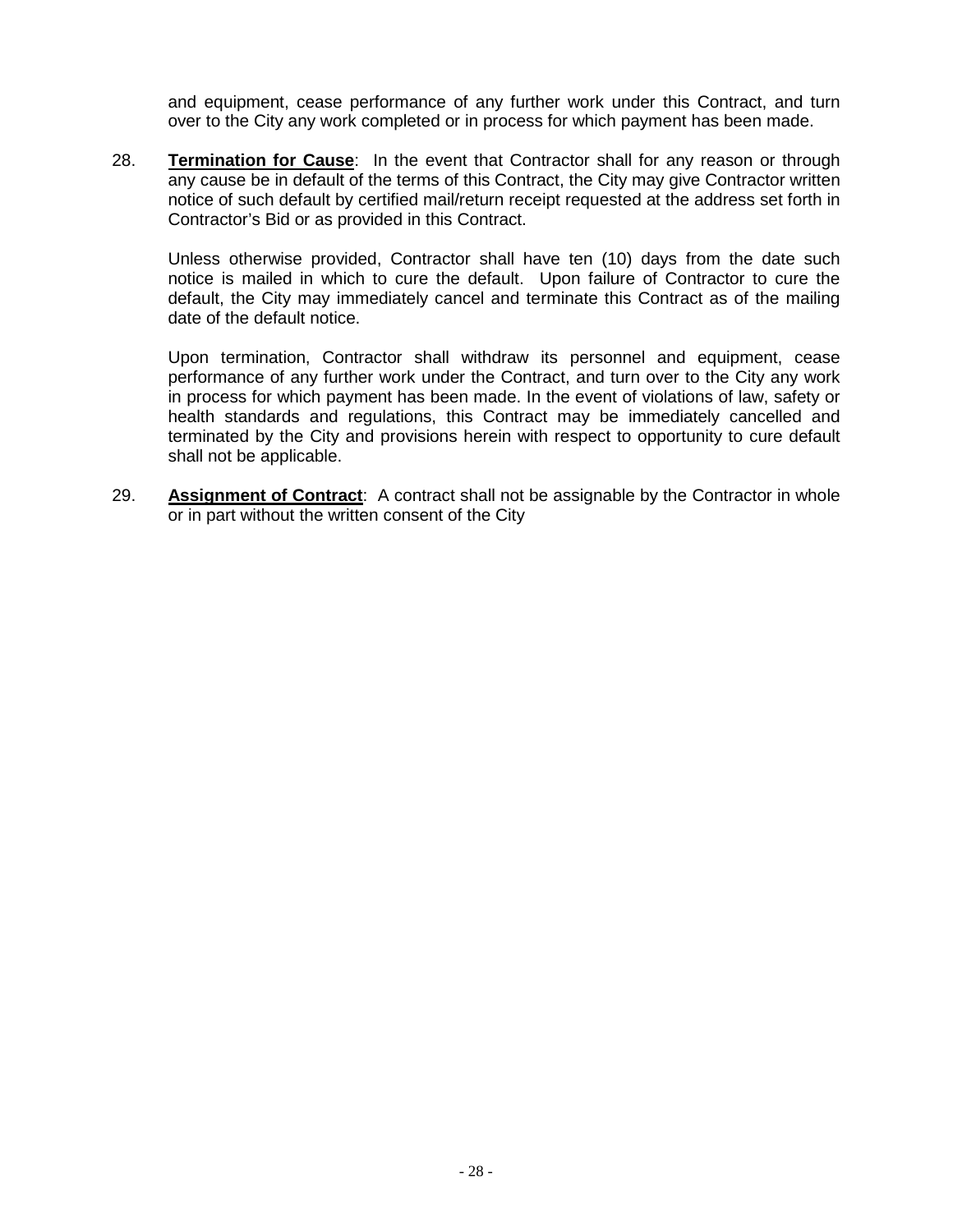# **BID FORM**

**TO:** City of Suffolk, VA **BID:** Cab and Chassis w/TMA **Purchasing Division BID:** Cab and Chassis w/TMA Purchasing Division Mounts & Controls<br>
442 W. Washington Street **DUE:** January 7, 2020 442 W. Washington Street<br>Suffolk, VA 23434

**TIME:** 3:00 p.m., Local

**\_\_\_\_\_\_\_\_\_\_\_\_\_\_\_\_\_\_\_\_\_\_\_\_\_\_\_\_\_\_\_\_(Company)** offers to furnish all labor, equipment, Quote firm price, exclusive of all taxes, to furnish and deliver fully assembled and operating cab and chassis with attached attenuator F.O.B. destination Fleet Management, 120 Forest Glen Drive, Suffolk, Virginia, in accordance with all specifications, terms, and conditions herein. *Return Specifications Compliance (Pages 5-16) with the bid submittal. Include specifications with submittal if different from that specified.)*

*\*\*\*Bids and completed compliance sheets must be submitted on the City's BID FORM and packaged in an organized manner. Receipt of bids on anything other than the City's BID FORM may be reason for rejection.* 

| <b>Quantity</b> | <b>Description</b>                  | Unit Price (EA) | <b>Total</b> |
|-----------------|-------------------------------------|-----------------|--------------|
| 2 EA            | <b>Cab and Chassis</b><br>Mfg/Model | œ               | œ            |

#### BEST GUARANTEED DELIVERY:

State manufacturers standard warranty for all components:

| Engine:_______________________________<br>Transmission:________________________                                 |  |  |
|-----------------------------------------------------------------------------------------------------------------|--|--|
| Other: when the contract of the contract of the contract of the contract of the contract of the contract of the |  |  |
|                                                                                                                 |  |  |
|                                                                                                                 |  |  |
|                                                                                                                 |  |  |
|                                                                                                                 |  |  |

<span id="page-28-0"></span>\_\_\_\_\_\_\_\_\_\_\_\_\_\_\_\_\_\_\_\_\_\_\_\_\_\_\_\_\_\_\_\_\_\_\_\_\_\_\_\_\_\_\_\_\_\_\_\_\_\_\_\_\_\_\_\_\_\_\_\_\_\_\_\_\_\_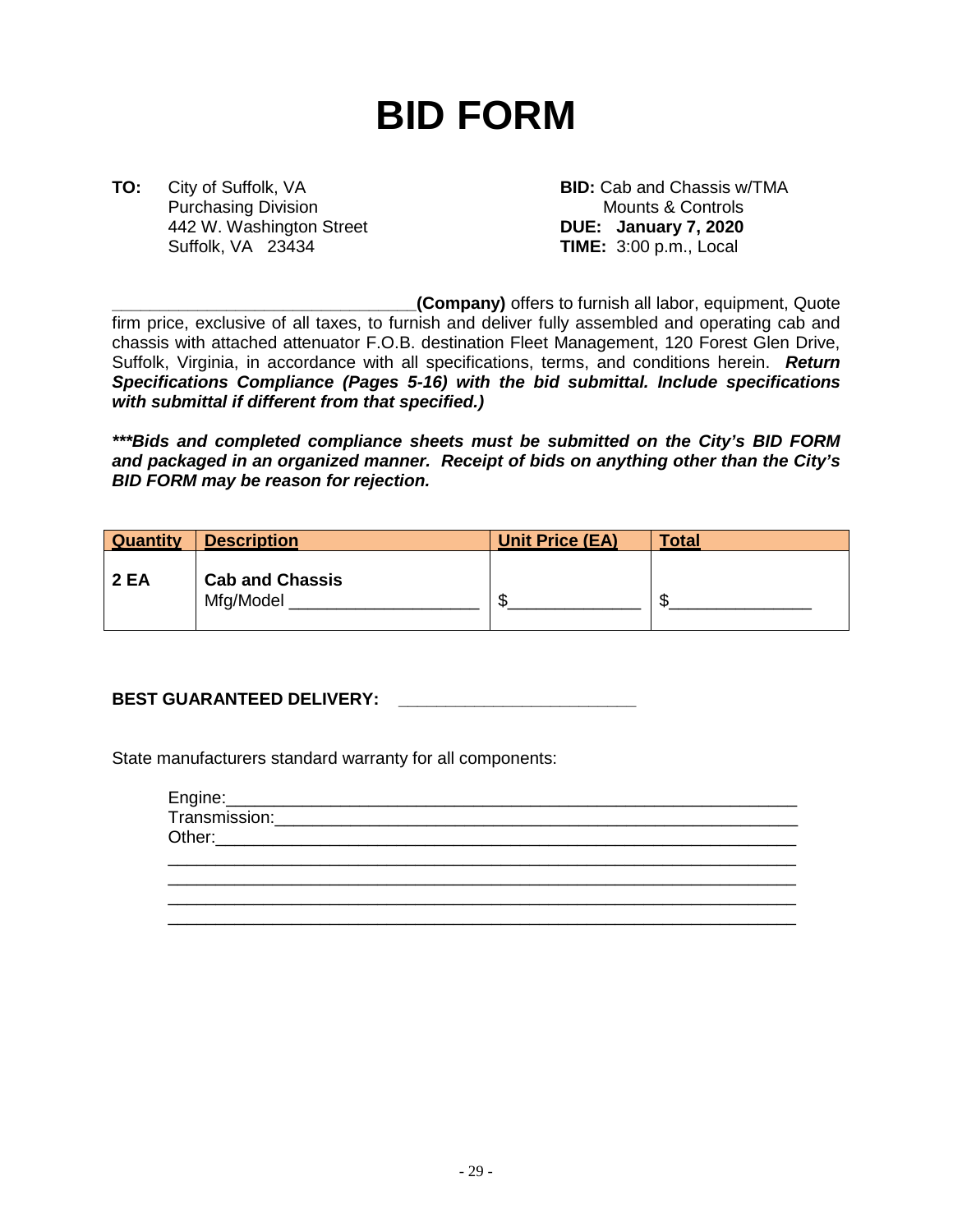# **REFERENCES**

Indicate below a listing of at least three (3) recent references for which you have provided similar services. Include the date that services were furnished and the name, address, and phone number of the person we have your permission to contact.

| <b>Client/Address</b>                                                                                                        | Date | <b>Contact Person</b> | Phone No. |
|------------------------------------------------------------------------------------------------------------------------------|------|-----------------------|-----------|
| 1)<br><u> 1989 - Johann Stein, mars an t-Amerikaansk ferskeider (</u>                                                        |      |                       |           |
| 2)<br><u> 1989 - Johann Barn, mars ann an t-Amhair ann an t-Amhair an t-Amhair an t-Amhair an t-Amhair an t-Amhair an t-</u> |      |                       |           |
| 3)<br><u> 1989 - Johann Barbara, martin d</u>                                                                                |      |                       |           |

**Payment Terms/Discounts**\_\_\_\_\_\_\_\_\_\_\_\_\_\_\_\_\_\_\_\_\_\_\_\_(Suffolk's payment schedule: items accepted and invoiced by 10th of month will be paid month end. Cash discounts offered for less than 30 days from receipt of proper invoice will not be considered in award.)

#### **Bidder has included the following with his BID FORM (please check √ ):**

- Submit entire IFB as your bid package
- Ensure that Compliance pages have been completed and included (5-16)
- **Example 3** Specifications for 2020 Freightliner M2 106 (or approved equal)
- "Anti-collusion/Nondiscrimination/Drug Free Workplace" clause
- Proof of Authority to Transact Business in Virginia form

#### **Bidder has examined copies of all the Bid Documents including the following Addenda:**

| <b>Date</b> | Number |
|-------------|--------|
|             |        |
|             |        |
|             |        |

| I will accept payment by means of the City's Purchasing Card. | Yes | <b>No</b> |
|---------------------------------------------------------------|-----|-----------|
|---------------------------------------------------------------|-----|-----------|

| I will accept electronic transfer of funds as payment. | Yes | No |
|--------------------------------------------------------|-----|----|
|                                                        |     |    |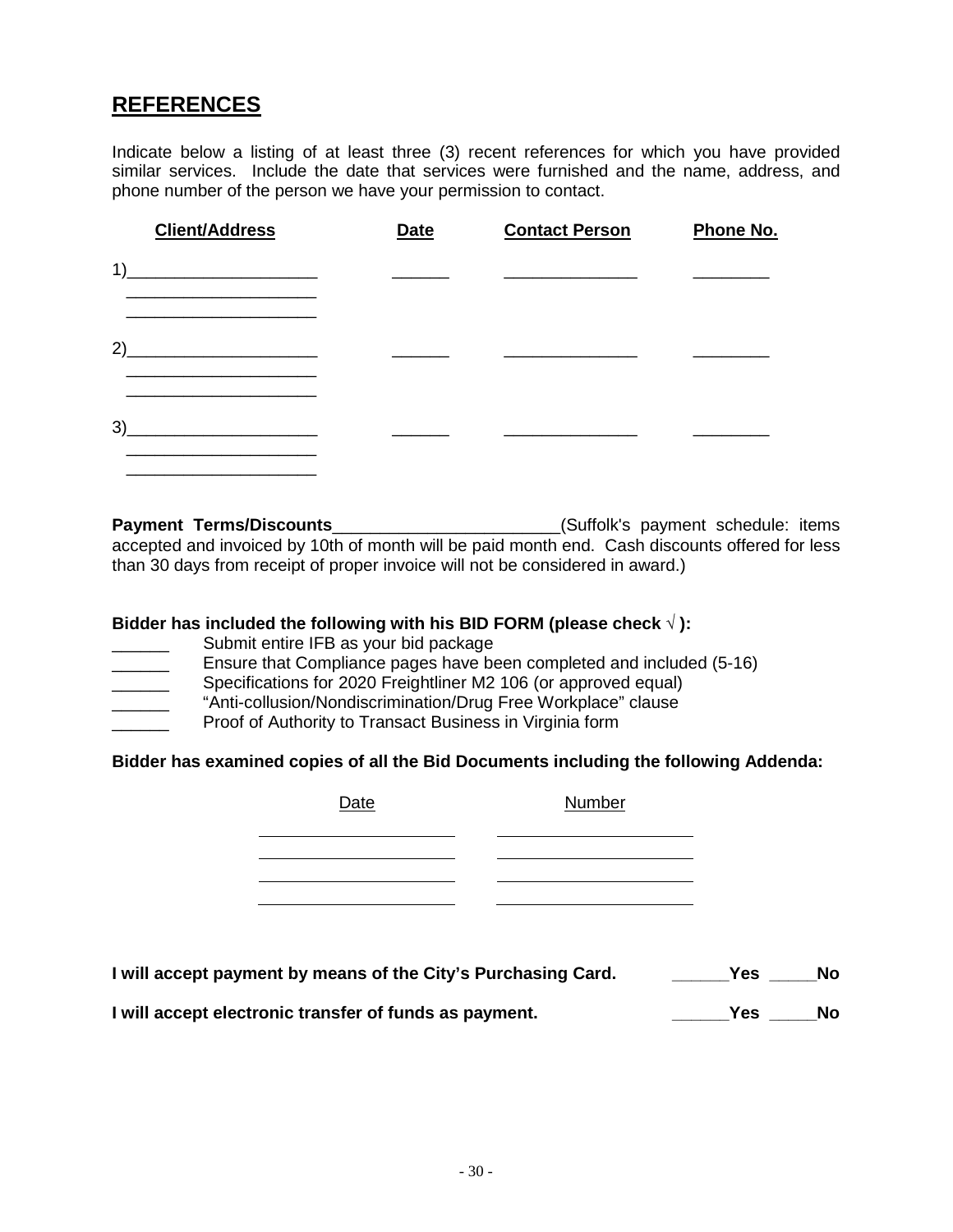| <b>Company Name</b>                           |  |
|-----------------------------------------------|--|
| Address                                       |  |
| Person Quoting                                |  |
|                                               |  |
| Telephone No.: ______________________________ |  |
|                                               |  |
|                                               |  |
|                                               |  |
|                                               |  |

I certify that this bid is made without prior understanding, agreement, or connection with any corporation, firm, or person submitting a bid for the same equipment/materials/ service and is in all respects fair and without collusion or fraud. I understand that collusive bidding is a violation of State and Federal law and can result in fines, prison sentences and civil damage awards. I agree to abide by all conditions of this bid and certify that I am authorized to sign this bid for the bidder.

I certify by my signature below that I have received the documents associated with this bid and understand that the review for completeness of these bid documents and the understanding and comprehension of the bid specifications is solely my responsibility; based on this, by my signature below I waive all rights to further claims against the City of Suffolk that the document were incomplete or not understandable.

I certify that the bidder represented herein is eligible to bid with respect to all applicable sections of State and Local Government Conflict of Interest Act, Code of Virginia, Section 2.1-639.1 et. seq.

**Signature Constanting and Constanting Signature Constanting and Constanting Signature Constanting Constanting Constanting Constanting Constanting Constanting Constanting Constanting Constanting Constanting Constanti** 

**Date \_\_\_\_\_\_\_\_\_\_\_\_\_\_\_\_\_\_\_**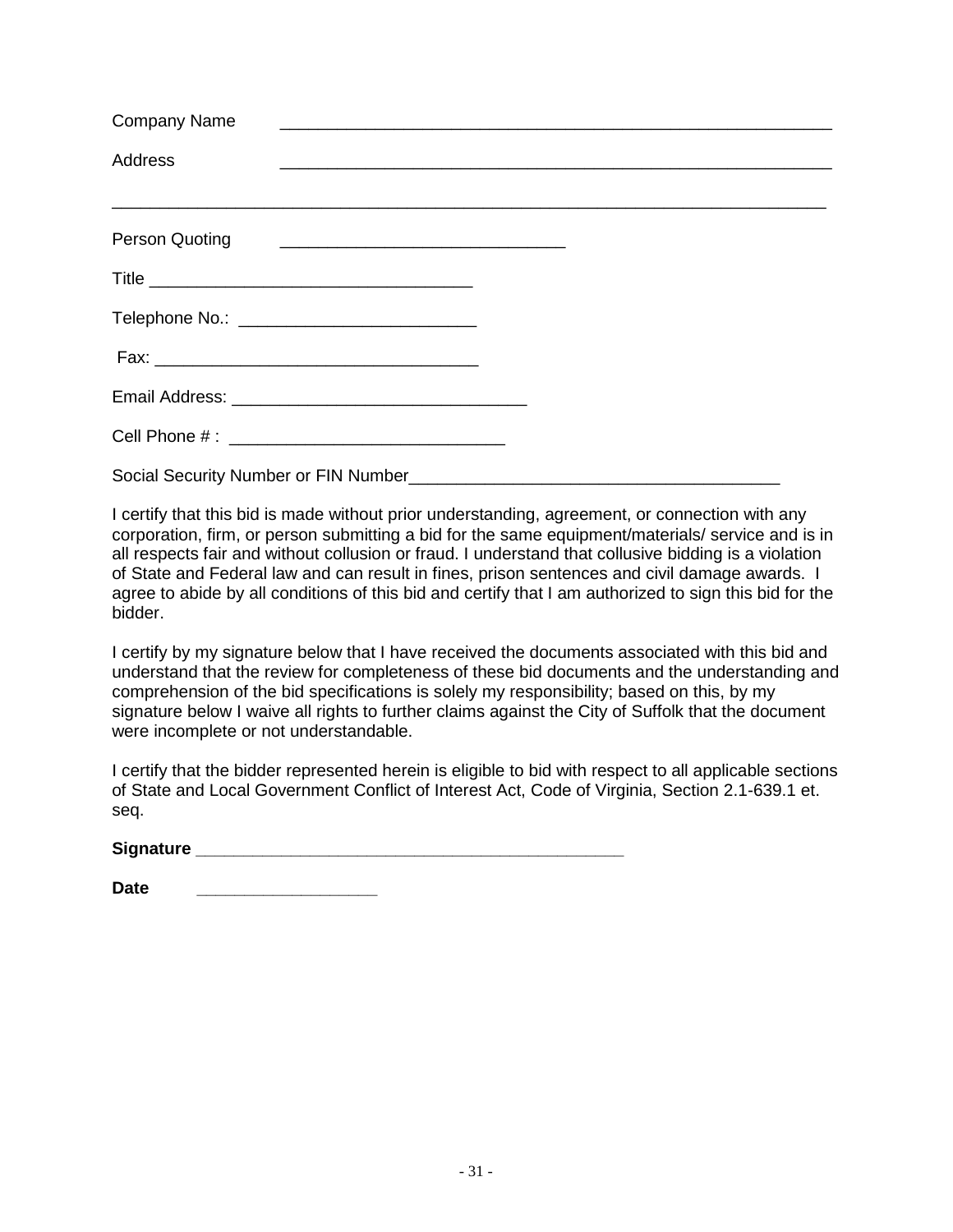#### <span id="page-31-0"></span>**ANTICOLLUSION**/NONDISCRIMINATION/DRUG FREE WORKPLACE CLAUSES **ANTICOLLUSION CLAUSE:**

IN THE PREPARATION AND SUBMISSION OF THIS BID, SAID BIDDER DID NOT EITHER DIRECTLY OR INDIRECTLY ENTER INTO ANY COMBINATION OR ARRANGEMENT WITH ANY PERSON, FIRM OR CORPORATION, OR ENTER INTO ANY AGREEMENT, PARTICIPATE IN ANY COLLUSION, OR OTHERWISE TAKE ANY ACTION IN THE RESTRAINT OF FREE, COMPETITIVE BIDDING IN VIOLATION OF THE SHERMAN ACT (15 U.S.C. SECTION 1), SECTIONS 59.1-9.1 THROUGH 59.1- 9.17 OR SECTIONS 59.1-68.6 THROUGH 59.1-68.8 OF THE CODE OF VIRGINIA.

THE UNDERSIGNED BIDDER HEREBY CERTIFIES THAT THIS AGREEMENT, OR ANY CLAIMS RESULTING THEREFROM, IS NOT THE RESULT OF, OR AFFECTED BY, ANY ACT OF COLLUSION WITH, OR ANY ACT OF, ANOTHER PERSON OR PERSONS, FIRM OR CORPORATION ENGAGED IN THE SAME LINE OF BUSINESS OR COMMERCE; AND, THAT NO PERSON ACTING FOR, OR EMPLOYED BY, THE CITY OF SUFFOLK HAS AN INTEREST IN, OR IS CONCERNED WITH, THIS BID; AND, THAT NO PERSON OR PERSONS, FIRM OR CORPORATION OTHER THAN THE UNDERSIGNED, HAVE, OR ARE, INTERESTED IN THIS BID.

#### **DRUG-FREE WORKPLACE:**

DURING THE PERFORMANCE OF THIS CONTRACT, THE CONTRACTOR AGREES TO (I) PROVIDE A DRUG-FREE WORKPLACE FOR THE CONTRACTOR'S EMPLOYEES; (II) POST IN CONSPICUOUS PLACES, AVAILABLE TO EMPLOYEES AND APPLICANTS FOR EMPLOYMENT, A STATEMENT NOTIFYING EMPLOYEES THAT THE UNLAWFUL MANUFACTURE, SALE, DISTRIBUTION, DISPENSATION, POSSESSION, OR USE OF A CONTROLLED SUBSTANCE OR MARIJUANA IS PROHIBITED IN THE CONTRACTOR'S WORKPLACE AND SPECIFYING THE ACTIONS THAT WILL BE TAKEN AGAINST EMPLOYEES FOR VIOLATIONS OF SUCH PROHIBITION; (III) STATE IN ALL SOLICITATIONS OR ADVERTISEMENTS FOR EMPLOYEES PLACED BY OR ON BEHALF OF THE CONTRACTOR THAT THE CONTRACTOR MAINTAINS A DRUG-FREE WORKPLACE; AND (IV) INCLUDE THE PROVISIONS OF THE FOREGOING SECTIONS I, II, AND III IN EVERY SUBCONTRACT OR PURCHASE ORDER OF OVER \$10,000, SO THAT THE PROVISIONS WILL BE BINDING UPON EACH SUBCONTRACTOR OR VENDOR.

FOR THE PURPOSE OF THIS SECTION, "DRUG-FREE WORKPLACE" MEANS A SITE FOR THE PERFORMANCE OR WORK DONE IN CONNECTION WITH A SPECIFIC CONTRACT AWARDED TO A CONTRACTOR IN ACCORDANCE WITH THIS CHAPTER, THE EMPLOYEES OF WHOM ARE PROHIBITED FROM ENGAGING IN THE UNLAWFUL MANUFACTURE, SALE, DISTRIBUTION, DISPENSATION, POSSESSION OR USE OF ANY CONTROLLED SUBSTANCE OR MARIJUANA DURING THE PERFORMANCE OF THE CONTRACT.

#### **NONDISCRIMINATION CLAUSE:**

- 1. EMPLOYMENT DISCRIMINATION BY BIDDER SHALL BE PROHIBITED.<br>2. DURING THE PERFORMANCE OF THIS CONTRACT. THE SUCCESSFU
- 2. DURING THE PERFORMANCE OF THIS CONTRACT, THE SUCCESSFUL BIDDER SHALL AGREE AS FOLLOWS:
	- A. THE BIDDER, WILL NOT DISCRIMINATE AGAINST ANY EMPLOYEE OR APPLICANT FOR EMPLOYMENT BECAUSE OF RACE, RELIGION, COLOR, SEX, NATIONAL ORIGIN, AGE, DISABILITY, OR ANY OTHER BASIS PROHIBITED BY STATE LAW RELATING TO DISCRIMINATION IN EMPLOYMENT, EXCEPT WHERE THERE IS A BONA FIDE OCCUPATIONAL QUALIFICATION/CONSIDERATION REASONABLY NECESSARY TO THE NORMAL OPERATION OF THE BIDDER. THE BIDDER AGREES TO POST IN CONSPICUOUS PLACES, AVAILABLE TO EMPLOYEES AND APPLICANTS FOR EMPLOYMENT, NOTICES SETTING FORTH THE PROVISIONS OF THIS NONDISCRIMINATION CLAUSE.
	- B. THE BIDDER, IN ALL SOLICITATIONS OR ADVERTISEMENTS FOR EMPLOYEES PLACED ON BEHALF OF THE BIDDER, WILL STATE THAT SUCH BIDDER IS AN EQUAL OPPORTUNITY EMPLOYER. NOTICES, ADVERTISEMENTS, AND SOLICITATIONS PLACED IN ACCORDANCE WITH FEDERAL LAW, RULE OR REGULATION SHALL BE DEEMED SUFFICIENT FOR THE PURPOSE OF MEETING THE REQUIREMENTS OF THIS SECTION.
	- C. BIDDER WILL INCLUDE THE PROVISIONS OF THE FOREGOING SECTIONS A, B, AND C IN EVERY SUBCONTRACT OR PURCHASE ORDER OF OVER \$10,000, SO THAT THE PROVISIONS WILL BE BINDING UPON EACH SUBCONTRACTOR OR VENDOR.

| Name and Address of Bidder:                              | Date:                                                                       |
|----------------------------------------------------------|-----------------------------------------------------------------------------|
|                                                          | By:                                                                         |
|                                                          | Signature In Ink                                                            |
|                                                          |                                                                             |
|                                                          | <b>Printed Name</b>                                                         |
| Telephone Number: (                                      |                                                                             |
| Fax Phone Number: (                                      | Title                                                                       |
| FIN/SSN#:                                                |                                                                             |
| Is your firm a "minority" business? $\Box$ Yes $\Box$ No | If yes, please indicate the "minority" classification below:                |
| $\Box$ African American $\Box$ Hispanic American         | $\Box$ American Indian $\Box$ Eskimo $\Box$ Asian American<br>$\Box$ Ale ut |
| $\Box$ Other; Please Explain:                            |                                                                             |
| Is your firm Woman Owned? $\Box$ Yes $\Box$ No           | Is your firm a Small Business <sup>[2]</sup> Yes □ No                       |
|                                                          |                                                                             |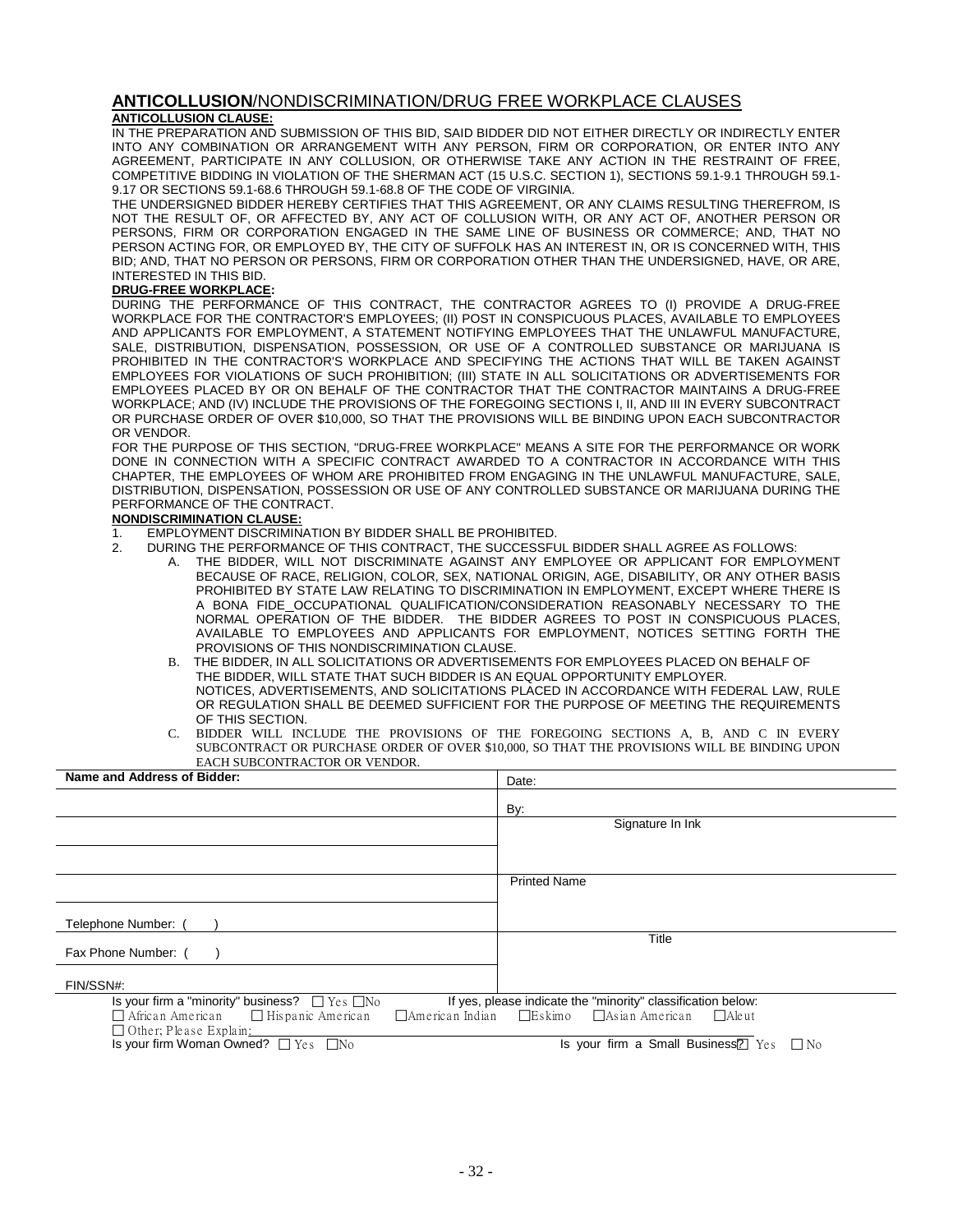#### **PROOF OF AUTHORITY TO TRANSACT BUSINESS IN VIRGINIA**

#### <span id="page-32-0"></span>THIS FORM MUST BE SUBMITTED WITH YOUR PROPOSAL/BID, FAILURE TO INCLUDE THIS FORM MAY RESULT IN REJECTION OF YOUR PROPOSAL/BID

Pursuant to Virginia Code §2.2-4311.2 an Offeror/Bidder organized or authorized to transact business in the Commonwealth pursuant to Title 13.1 or Title 50 of the Code of Virginia shall include in its proposal/bid the identification number issued to it by the State Corporation Commission ("SCC"). Any Offeror/Bidder that is not required to be authorized to transact business in the Commonwealth as a foreign business entity under Title 13.1 or Title 50 of the Code of Virginia or as otherwise required by law shall include in its proposal/bid a statement describing why the Offeror/Bidder is not required to be so authorized. Any Offeror/Bidder described herein that fails to provide the required information shall not receive an award unless a waiver of this requirement and the administrative policies and procedures establish to implement this section is granted by the City Manager, as applicable.

If this quote for goods or services is accepted by the City of Suffolk, Virginia the undersigned agrees that the requirements of the Code of Virginia Section §2.2-4311.2 have been met.

Please complete the following by checking the appropriate line that applies and providing the requested information.

Offeror/Bidder is a Virginia business entity organized and authorized to transact business in Virginia by the SCC and such vendor's Identification Number issued to it by the SCC is

B.\_\_\_\_\_\_ Offeror/Bidder is an out-of-state (foreign) business entity that is authorized to transact business in Virginia by the SCC and such vendor's identification Number issued to it by the SCC is

C. C. Citeror/Bidder does not have an Identification Number issued to it by the SCC such vendor is not required to be authorized to transact business in Virginia by the SCC for the following reason(s):

#### **Please attach additional sheets if you need to explain why such Offeror/Bidder is not required to be authorized to transact business in Virginia.**

\_\_\_\_\_\_\_\_\_\_\_\_\_\_\_\_\_\_\_\_\_\_\_\_\_\_\_\_\_\_\_\_\_\_\_\_\_\_\_\_\_\_ Legal Name of Company (as listed on W-9)

\_\_\_\_\_\_\_\_\_\_\_\_\_\_\_\_\_\_\_\_\_\_\_\_\_\_\_\_\_\_\_\_\_\_\_\_\_\_\_\_\_\_

\_\_\_\_\_\_\_\_\_\_\_\_\_\_\_\_\_\_\_\_\_\_\_\_\_\_\_\_\_\_\_\_\_\_\_\_\_\_\_\_\_\_

\_\_\_\_\_\_\_\_\_\_\_\_\_\_\_\_\_\_\_\_\_\_\_\_\_\_\_\_\_\_\_\_\_\_\_\_.

\_\_\_\_\_\_\_\_\_\_\_\_\_\_\_\_\_\_\_\_\_\_\_\_\_\_\_\_\_\_\_\_\_\_\_.

Legal Name of Offeror/Bidder

Date

\_\_\_\_\_\_\_\_\_\_\_\_\_\_\_\_\_\_\_\_\_\_\_\_\_\_\_\_\_\_\_\_\_\_\_\_\_\_\_\_\_\_ Authorized Signature

\_\_\_\_\_\_\_\_\_\_\_\_\_\_\_\_\_\_\_\_\_\_\_\_\_\_\_\_\_\_\_\_\_\_\_\_\_\_\_\_\_\_ Print or Type Name and Title

#### **RETURN THIS PAGE WITH COPIES OF DOCUMENTATION**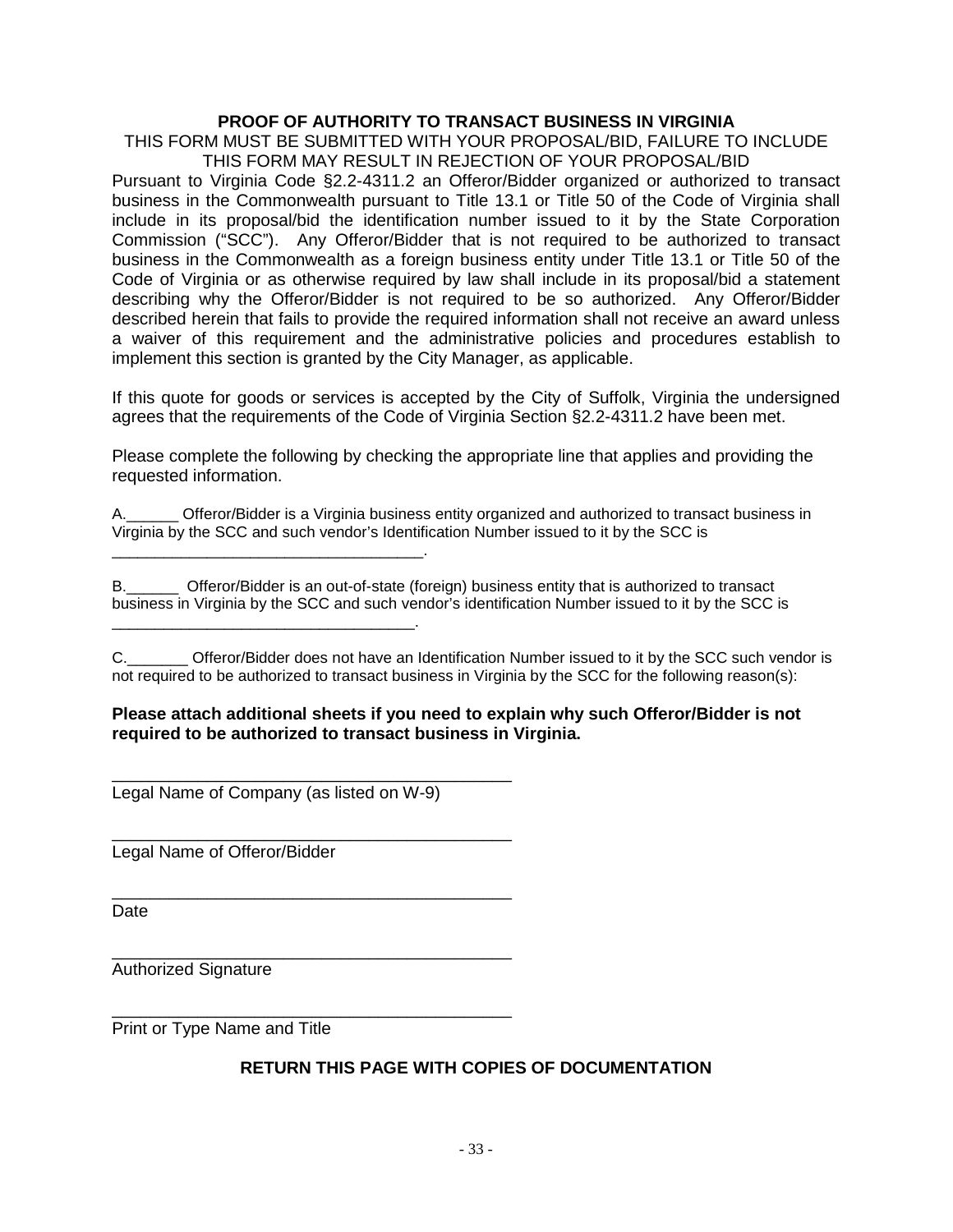# **EXCEPTION PAGE**

#### <span id="page-33-0"></span>EXCEPTIONS:

Provider must sign the appropriate statement below, as applicable:

( ) Provider understands and agrees to all terms, conditions, requirements, and specifications stated herein.

| Firm: |  |  |
|-------|--|--|
| Date: |  |  |

( ) Provider takes exception to terms, conditions, requirements, or specifications stated herein (Provider must itemize all exceptions below, and return with this bid):

| Firm:       |                                                                                                                 |
|-------------|-----------------------------------------------------------------------------------------------------------------|
| Date:       |                                                                                                                 |
| Exceptions: | the contract of the contract of the contract of the contract of the contract of the contract of the contract of |
|             |                                                                                                                 |
|             |                                                                                                                 |
|             |                                                                                                                 |
|             |                                                                                                                 |
|             |                                                                                                                 |
|             |                                                                                                                 |
|             |                                                                                                                 |
|             |                                                                                                                 |
|             |                                                                                                                 |
|             |                                                                                                                 |
|             |                                                                                                                 |
|             |                                                                                                                 |

<span id="page-33-1"></span>Providers should note that any exceptions taken from the stated terms and/or specifications may be cause for their submittal to be deemed "non-responsive", risking the rejection of their submittal.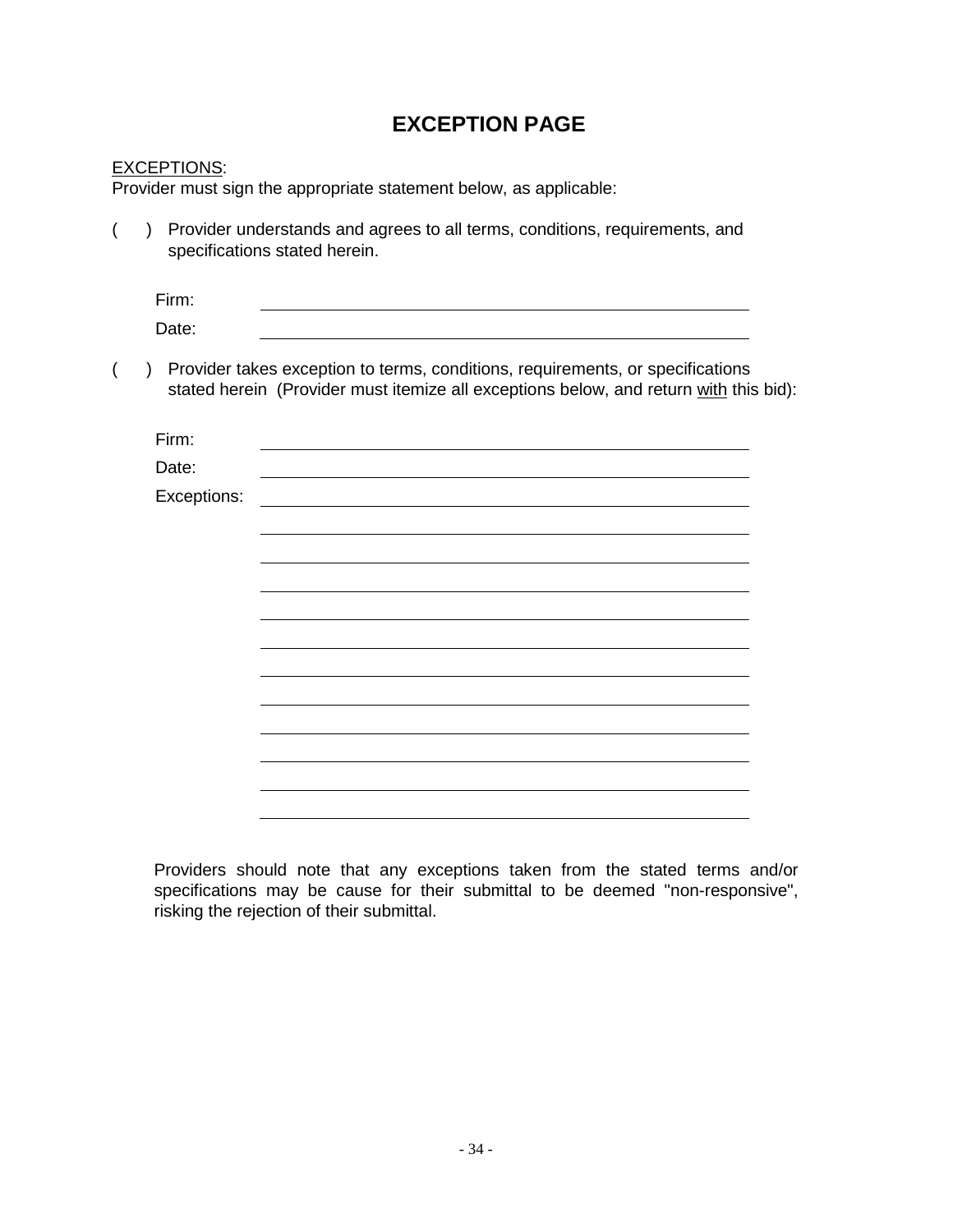## **INSURANCE REQUIREMENTS**

The successful bidder shall procure, maintain, and provide proof of, insurance coverage for injuries to persons and/or property damage as may arise from or in conjunction with, the work performed on behalf of the City by the bidder, his agents, representatives, employees or subcontractors. Proof of coverage as contained herein shall consist of all policies, endorsements, declaration pages, and certificates of insurance and shall be submitted fifteen (15) days prior to the commencement of work, and such coverage shall be maintained by the offeror for the duration of the contract period; for occurrence policies. Claims made policies must be in force or that coverage purchased for three (3) years after delivery date.

#### a. General Liability

Coverage shall be as broad as: Comprehensive General Liability endorsed to include Broad Form, Commercial General Liability form including Products/Completed Operations.

Minimum Limits

\$2,000,000 General Aggregate Limit \$2,000,000 Products & Completed Operations \$1,000,000 Personal and Advertising Injury \$1,000,000 Each Occurrence Limit \$ 50,000 Fire Damage Limit \$ 5,000 Medical Expense Limit

b. Automobile Liability

Coverage sufficient to cover all vehicles owned, used, or hired by the offeror, his agents, representatives, employees or subcontractors.

Minimum Limits

\$1,000,000 Combined Single Limit \$5,000 Medical Expense Limit

c. Workers' Compensation

Limits as required by the Workers' Compensation Act of Virginia. Employers Liability, \$100,000/\$500,000/\$100,000

d. Umbrella/Excess Liability

\$2,000,000 umbrella/excess liability coverage

- e. Coverage Provisions
	- 1. All deductibles or self-insured retention shall appear on the declaration pages, endorsements, and/or policies provided.
	- 2. The City of Suffolk, its' officers/officials, employees, agents and volunteers shall be